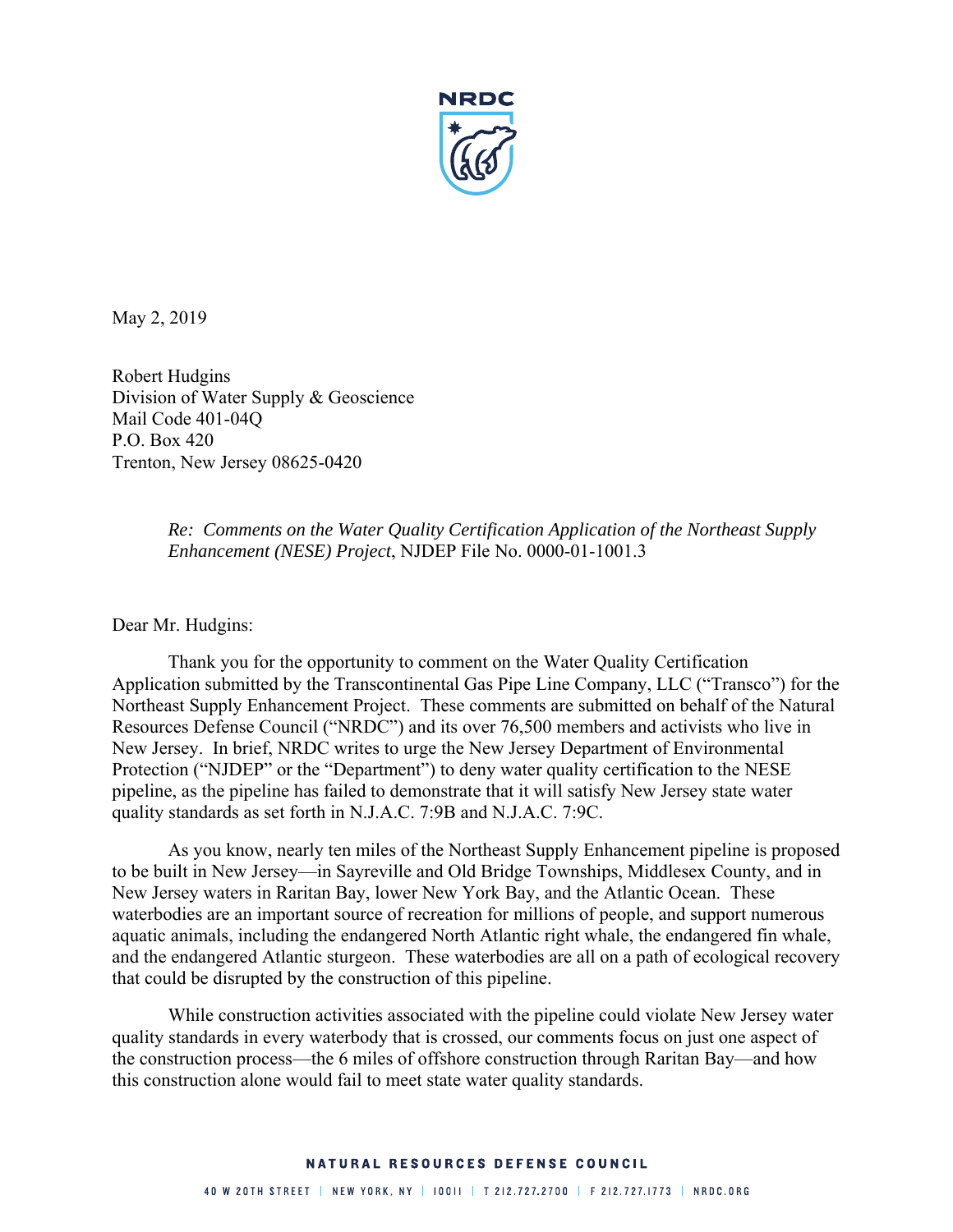Specifically, construction of the pipeline would increase the level of total suspended solids in Raritan Bay to an extent that it would render the water unsuitable for designated uses, in violation of 7:9B-1.14(d)(7). Construction would also resuspend toxic substances in the water column such that they would be detrimental to the natural aquatic biota, rendering the waters unsuitable for the designated uses, in violation of 7:9B-1.14(d)(12). Resuspended sediment could also exceed numerical criteria for several contaminants, including mercury and copper, as set forth in 7:9B-1.14(d).

In support of these points, our comments are divided into three parts. Part I describes the proposed pipeline and the important ecological area in which it would be built. Part II sets forth the statutory framework for New Jersey's water quality certification decision. Finally, Part III explains the many ways in which the Northeast Supply Enhancement Pipeline could violate New Jersey water quality standards.

## **I. Background**

#### **a. Natural Resources Defense Council**

The Natural Resources Defense Council is an international, nonprofit environmental organization with more than three million members and online activists, including over 76,500 members and activists in New Jersey. For five decades, NRDC has been committed to the preservation, protection, and defense of the environment, public health, and natural resources.

NRDC has a long history of litigating and advocating for clean water at both the federal level and in New Jersey. In 1972, for example, it helped enact the Clean Water Act, America's bedrock water-protection law, and most recently, in 2015, NRDC was a principal advocate for the issuance of the Clean Water Rule, which returned guaranteed protections under the Clean Water Act to hundreds of thousands of miles of streams and tens of millions of acres of wetlands across the country. In the 1990s NRDC brought federal Clean Water Act litigation that led to the establishment of total maximum daily load (TMDL) pollution standards in New York's upstate reservoirs and other state waterbodies. NRDC has also been a key advocate since the 1970s for full cleanup of toxic PCBs from the Hudson River.

#### **b. The Northeast Supply Enhancement Project**

The Northeast Supply Enhancement Project ("NESE" or the "Project") is an expansion of the Transco Pipeline, a natural gas pipeline which runs from Texas to New York City. The almost \$1 billion project is owned by Williams Partners, L.P. ("Williams"), one of the largest natural gas pipeline companies in the United States. The proposed pipeline is divided into three sections—two of which, the Madison Loop and the Raritan Bay Loop, would cross through New Jersey for nearly ten miles, over half of which (6 miles) would occur in offshore New Jersey waters.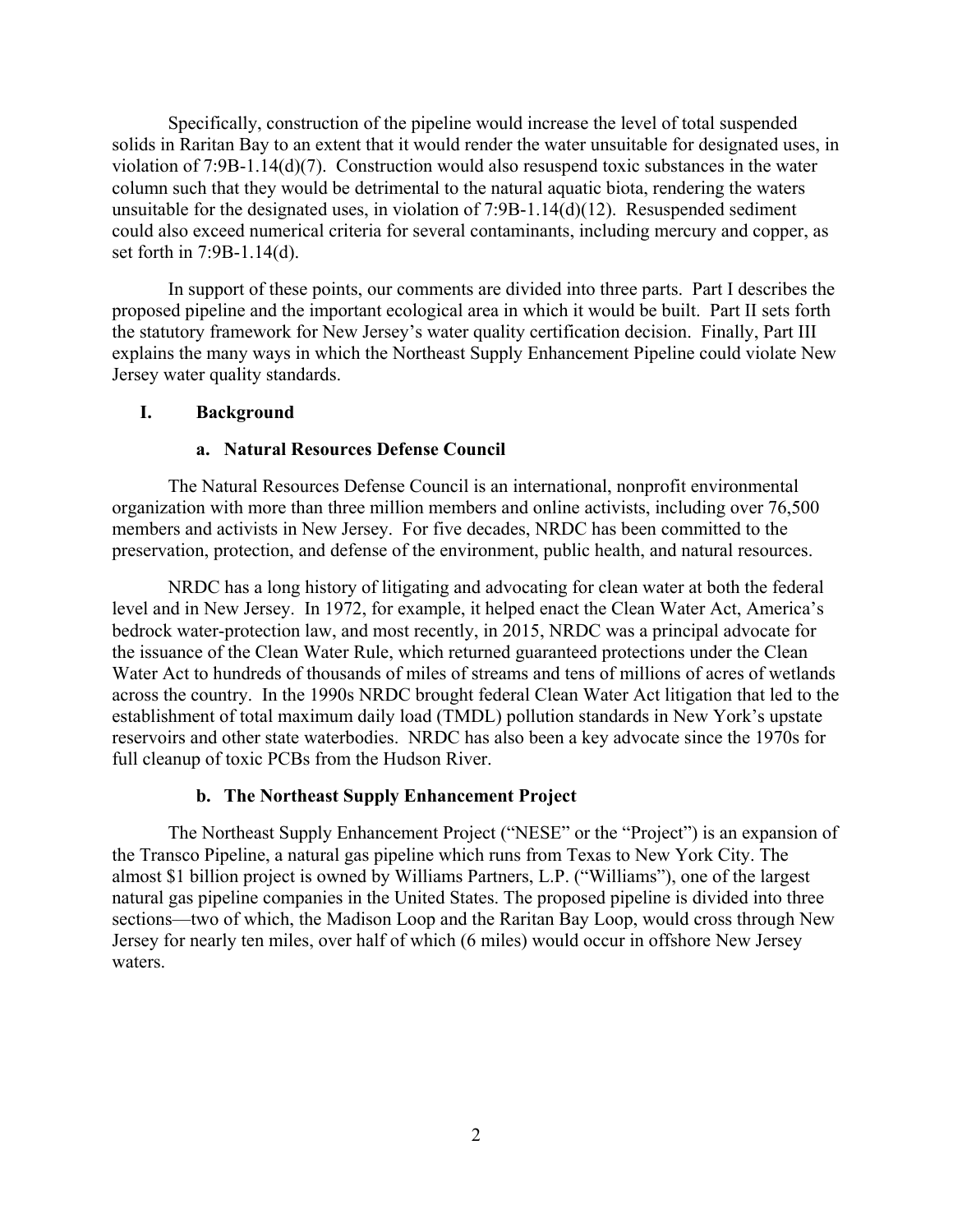The onshore portion of the pipeline, the Madison Loop, would run for approximately 4 miles and cross eight waterbodies,<sup>1</sup> and an additional four waterbodies would be located in the construction work area of the pipeline. Additionally, the pipeline would cross two major groundwater aquifers—the Potomac-Raritan-Magothy Aquifer system, which includes "some of the most productive and extensive aquifers in the Coastal Plain of New Jersey,"<sup>2</sup> and the Diabase Aquifer<sup>3</sup>. The pipeline would also cross at least one sole source aquifer, the New Jersey Coastal Plain Aquifer System.<sup>4</sup> This aquifer supplies approximately 75 percent of the drinking water for about 3 million New Jersey residents.<sup>5</sup> The pipeline also crosses five Wellhead Protection Areas (WHPAs), the area around a public drinking water well where contaminants could enter and pollute the well. $6$ 

Once offshore, the Raritan Loop segment of the NESE would cross in and out of New Jersey and New York State waters—through three major waterbodies: Raritan Bay, Lower New York Bay, and the Atlantic Ocean<sup>7</sup>—totaling 6 miles in New Jersey State waters and about 17.3 miles in New York State waters.8

When a pipeline is built through a waterbody, the crossing can be undertaken in two ways: either by cutting a four- to seven-foot trench along the bottom of the watercourse, a process known as "trenching," or by tunneling the pipeline under the waterbody, which is known as "Horizontal Directional Drilling" ("HDD"). When a pipeline is constructed through a waterbody via trenching, a trench is dug through the waterbody, either using a clamshell dredge or a jet trencher, and the pipeline is laid into it. With the HDD method, a tunnel would be drilled under the sea floor and the pipe then routed through it.

While each method has the potential to degrade water quality, trenching is generally understood to be more the more harmful method of waterbody crossing. $\degree$  Trenching can result in 100 percent loss of sea floor habitat within the right-of-way for the duration of construction. This process directly tears up part of the sea floor, destroying habitats, increasing turbidity and sedimentation (i.e. the depositing of soil and silt into water).<sup>10</sup>

 *Id.* at 2-24. *Id.* at 4-24. *Id.* at 4-23, t. 4.3.1-1. *Id.* at 4-25. <sup>5</sup> *Id. Id.* at 4-29. *Id*. at 4-139. *Id.* at 2-1.

 $\overline{a}$ 

<sup>9</sup> *See* U.S. Army Corps of Engineers, *Sediment and Erosion Control Guidelines for Pipeline Projects* 2, *available at* https://goo.gl/V3T8Uv (last visited Mar. 15, 2019).

10 Lucie Levesque & Monique Dube, *Review of the Effects of In-Stream Pipeline Crossing Construction on Aquatic Ecosystem*s, 132 Envtl. Monitoring & Assessment 395, 396–98 (2007), *available at* https://goo.gl/N2soGd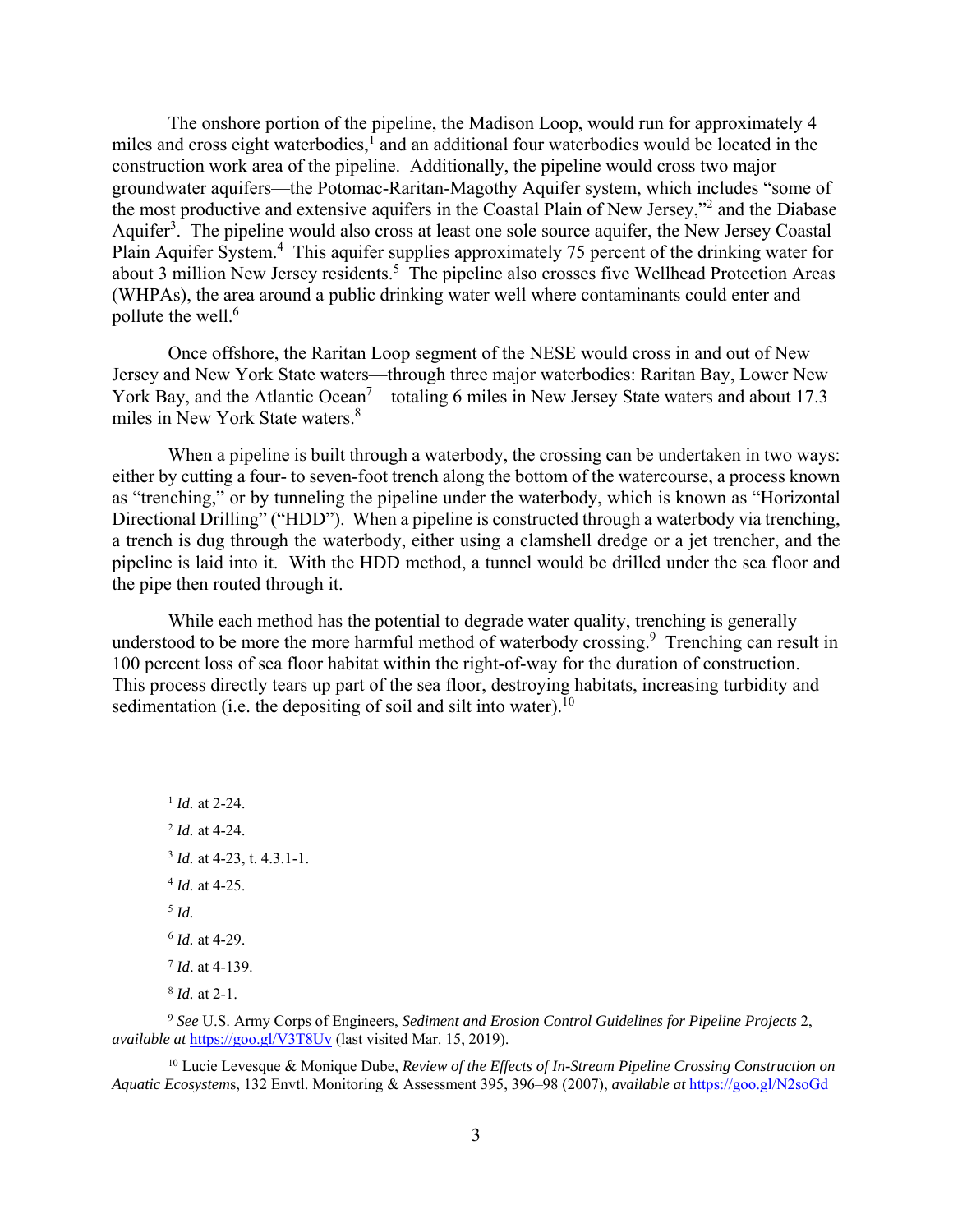As explained in the environmental impact statement, most of the pipeline's waterbody crossings in New Jersey will be built using a trenching method, disrupting over 3,700 acres of ocean floor.<sup>11</sup> In Raritan Bay in New Jersey, less than 1 mile of the pipeline would be dug using the HDD Method and the remaining 6 miles of the pipeline would be installed in a trench created by either a clamshell dredge or jet trencher.<sup>12</sup> The width of the construction right-of-way for the offshore segment of the Raritan Bay Loop would be  $5,000$  feet wide,<sup>13</sup> affecting over 3,843 acres of land.14 Once a pipe is laid, the entire length of the trench must then be backfilled. This process also kicks up large volumes of sediment.

## **c. New York York-New Jersey Harbor Estuary**

As explained earlier, the NESE would cross three major waterbodies—Raritan Bay, Lower New York Bay, and the Atlantic Ocean.<sup>15</sup> Both Raritan Bay and Lower New York Bay are parts of the New York-New Jersey Harbor Estuary ("New York Harbor"), which opens onto the New York Bight in the Atlantic Ocean to the southeast. Collectively, these bodies of water provide important ecological services, host endangered and threatened species, and support a wide variety of recreational activities.<sup>16</sup>

<sup>13</sup> *Id.* at 2-11.

 $\overline{a}$ 

<sup>14</sup> *Id.* at 2-9.

<sup>15</sup> *Id*. at 4-139.

<sup>[</sup>hereinafter "Levesque"]; Scott Reid & Paul Anderson, *Effects of Sediment Released During Open-Cut Pipeline Water Crossing,* 24 Can. Water Resources J. 235, 240 (1999), *available at* https://goo.gl/6NPnFV [hereinafter "Reid"].

<sup>&</sup>lt;sup>11</sup> Federal Energy Regulatory Commission, Northeast Supply Enhancement Project - Final Environmental Impact Statement, Docket No. CP17-101-000, at 2-9, t. 2.2-1 (2019) [hereinafter "EIS"].

<sup>12</sup> EIS, *supra* note 1, at 2-35, t. 2.3.3-1.

<sup>16</sup> Judith M. O'Neil et al., *New York Harbor: Resilience in the face of four centuries of development*, Regional Studies in Marine Science, *passim* (2016), https://par.nsf.gov/servlets/purl/10021363.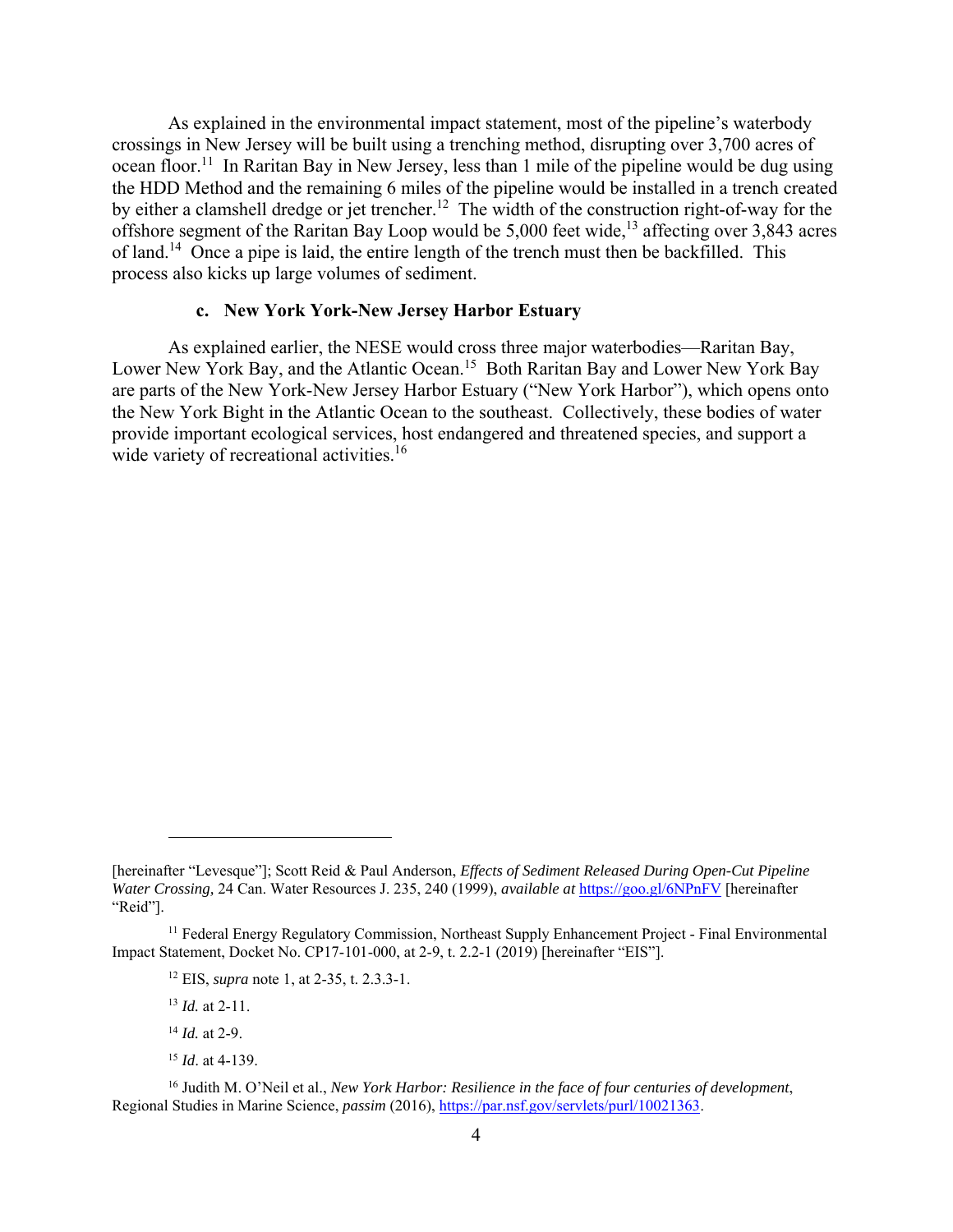

Fig. 1. The complex waterways of New York Harbor include the Hudson River and several New Jersey Rivers (Hackensack, Passaic, Rahway and Raritan Rivers), which all empty into New York Harbor. There are six bays that are contiguous with New York Harbor: Newark, Raritan, Sandy Hook, Lower New York, Upper New York and Jamaica Bays. There are two entrances into New York Harbor; Long Island Sound via the Western Narrows and East River, and the Atlantic Ocean via the Mid-Atlantic Bight and the entrance between Rockaway Point and Sandy Hook. Four parallel east–west transects were established to provide insights into the natural and man-made features of New York Harbor. From north to south, these transects were the following: T1-George Washington Bridge transect, T2-Mid-town Manhattan/Empire State Building transect, T3-Statue of Liberty transect, and T4-Verrazano Bridge transect. *Source: O'Neil,* supra *note 16, at 275 fig. 1.*

Since the beginning of the nineteenth century, pollution, sewage, solid waste and, eventually, industrial chemical contamination increasingly debilitated the health of New York Harbor.<sup>17</sup> In the past 50 years, however, the health of the Harbor has improved tremendously as a result of significant investment from municipal governments, local non-profit organizations,

<sup>17</sup> *Id.* at 276.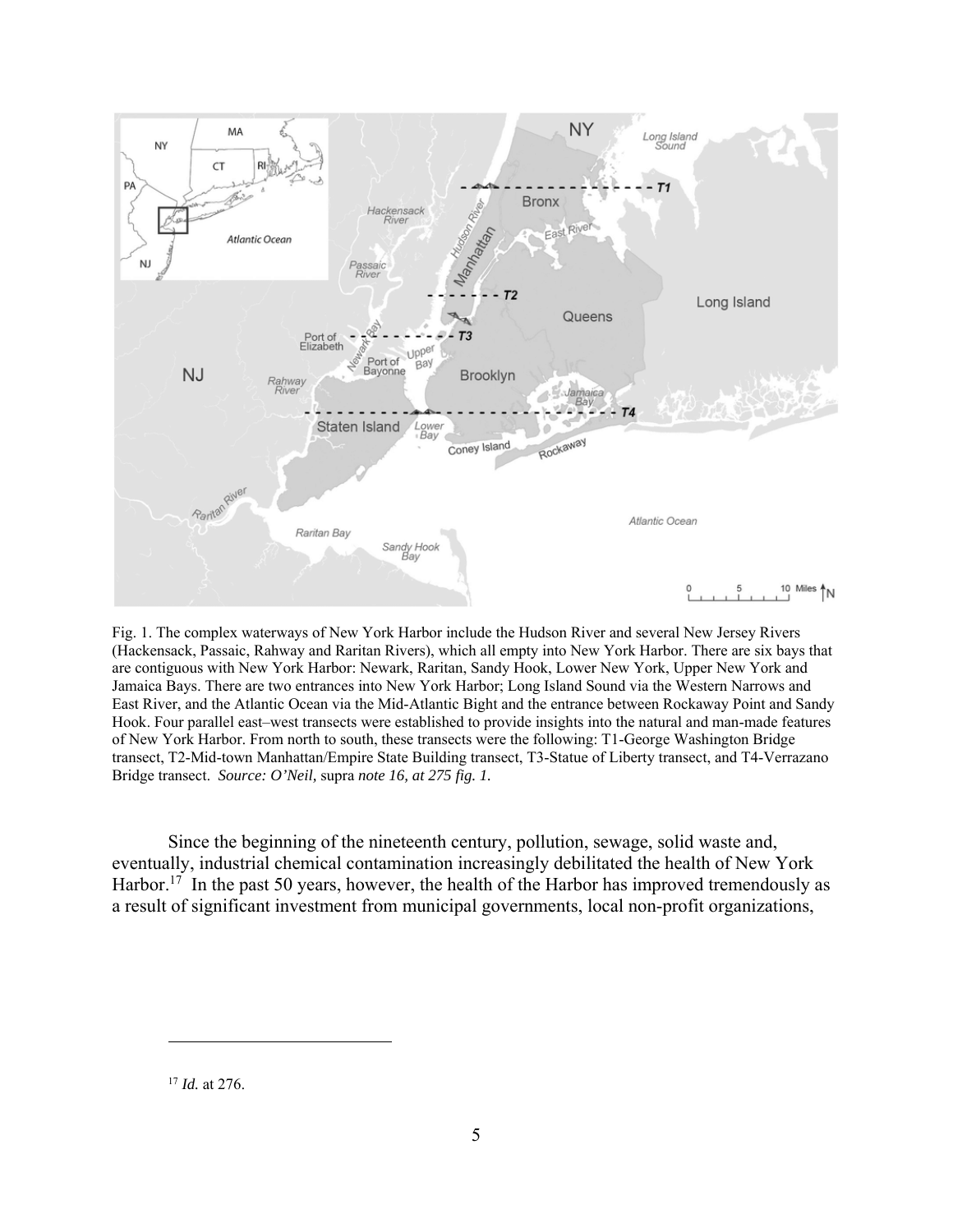and citizen involvement.<sup>18</sup> Thanks to these efforts, New York Harbor is the healthiest it has been in over a century. $19$ 

Although the overall abundance of aquatic life has declined in the past 400 years due to historic contamination and commercial fishing depletion issues, New York Harbor is still home to a diverse collection of aquatic species.<sup>20</sup> Seasonal nutritional upwellings in the estuary support a high volume of algae, phytoplankton, and zooplankton, which in turn support a high variety of aquatic species, including the blue crab,<sup>21</sup> ribbed mussel,<sup>22</sup> Shortnose Sturgeon,<sup>23</sup> bottlenose dolphin, $2^4$  and the harbor seal.<sup>25</sup>

Within New York Harbor, Raritan Bay has such a diverse array of habitats that support regionally rare and important marine, estuarine, and anadromous species, that the U.S. Fish and Wildlife Service designated parts of the Bay as the Raritan Bay-Sandy Hook Bay Significant Habitat Complex.<sup>26</sup> Eight miles of the pipeline would cross this ecologically significant area.<sup>27</sup>

New York Harbor now supports more than 200 fish species.<sup>28</sup> These species include diadromous (fish that migrate between fresh and salt water) and marine finfish species of ecological, commercial, and recreational importance.<sup>29</sup> The New York Bight also serves as spawning grounds for many economically important species and as nursery grounds for their early development stages.30

<sup>18</sup> *Id.* at 278, 281, 283.

20 O'Neil, *supra* note 16, at 282.

<sup>21</sup> National Oceanic and Atmospheric Administration, Significant Habitats and Habitat Complexes of the New York Bight Watershed – Lower Hudson River Estuary 4 (2011) *available at* https://www.nodc.noaa.gov/archive/arc0034/0071981/1.1/data/1-data/disc\_contents/document/wp/low\_hud.pdf.

<sup>22</sup> New York-New Jersey Harbor & Estuary Program, Hudson-Raritan Estuary Comprehensive Restoration Plan 37, 82 (2016), *available at* http://www.harborestuary.org/watersweshare/pdfs/CRP/FinalReport-0616.pdf.

<sup>23</sup> *Id.*

 $\overline{a}$ 

<sup>24</sup> D. F. Squires & J. S. Barclay, New York-New Jersey Harbor & Estuary Program, Nearshore Wildlife Habitats and Populations in the New York/New Jersey Estuary 92 (1990), *available at* http://www.harborestuary.org/pdf/NearshoreWildlife1990.pdf.

<sup>25</sup> *Id.*

26 EIS, *supra* note 11, at 4-98.

<sup>27</sup> *Id.* 

28 New York-New Jersey Harbor & Estuary Program, The State of the Estuary 2018 3 (2018), *available at* https://www.hudsonriver.org/NYNJHEPStateoftheEstuary.pdf [hereinafter "*State of the Estuary*"].

29 EIS, *supra* note 1, at 4-98 – 99

<sup>30</sup> *Id.*

<sup>19</sup> New York City Office of the Mayor, *New York Harbor: Healthier Than It's Been in More Than a Century* (Dec. 7, 2017), https://www1.nyc.gov/office-of-the-mayor/news/753-17/new-york-harbor-healthier-it-sbeen-more-century.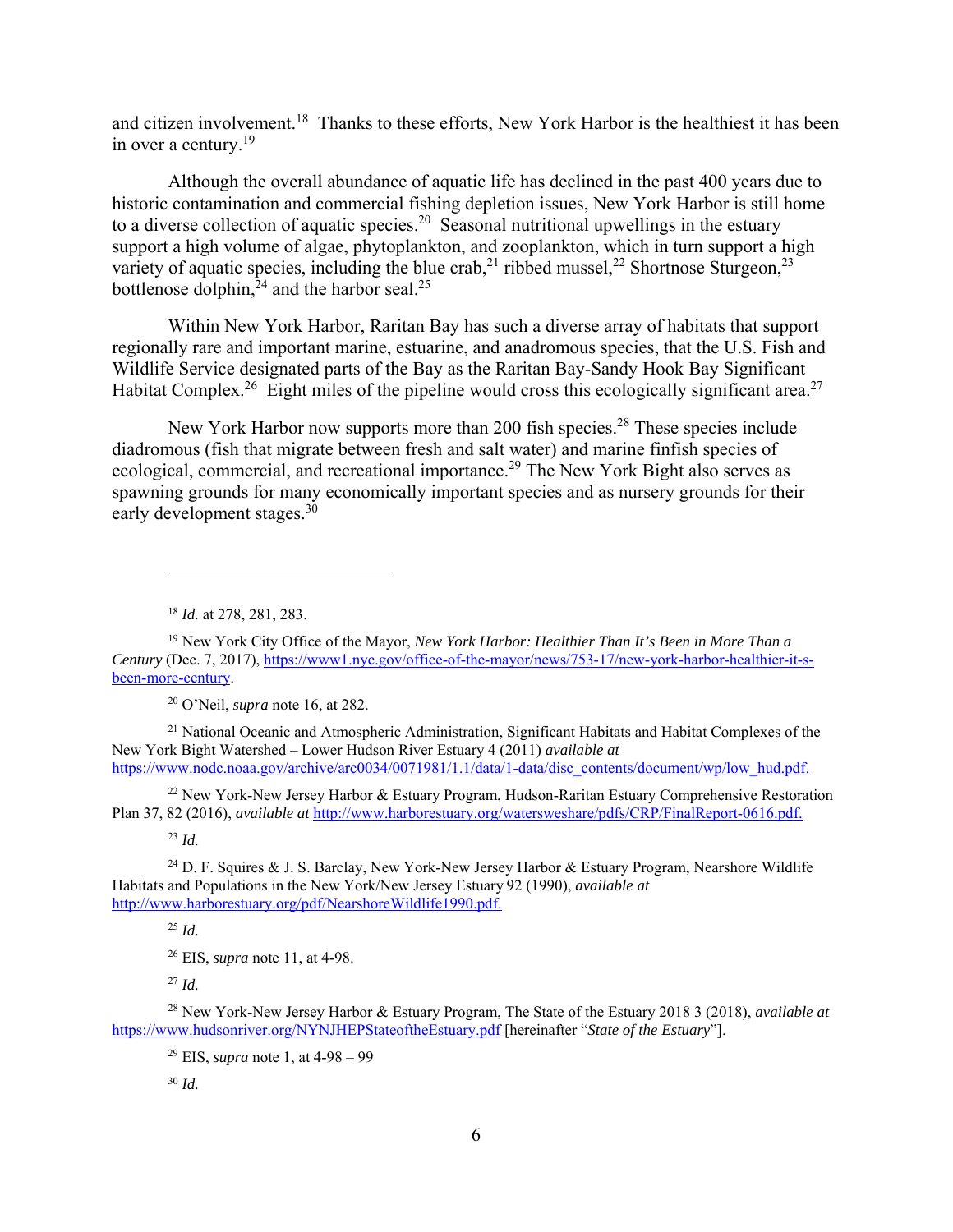Of these over 200 fish species, essential fish habitat ("EFH") is designated for 33 species in the Project area. Four fish species (Atlantic sturgeon, shortnose sturgeon, cusk, oceanic whitetip shark), are federally or state-listed as threatened or endangered, $31$  and eight species (alewife, blueback herring, rainbow smelt, warsaw grouper, cusk, Atlantic bluefin tuna, dusky shark, and sand tiger shark) are listed as "species of concern" by the National Marine Fisheries Service. Three of these species of concern (Atlantic bluefin tuna, dusky shark, and sand tiger shark) have designated essential fish habitat within or in the vicinity of the Project Area.<sup>32</sup>

Sixteen species of marine mammals, consisting of 13 species of cetaceans (i.e., whales, dolphins, and porpoises), and 3 species of pinnipeds (i.e., seals) may also use the Project area during the year. Of these species, six (blue whale, sei whale, sperm whale, North Atlantic right whale, fin whale)<sup>33</sup> are federally or state-listed as threatened or endangered.<sup>34</sup>

In addition, five species of sea turtles have the potential to occur within Project area, all protected under the Endangered Species Act. These include the green, Kemp's ridley, leatherback, loggerhead, and hawksbill sea turtles.<sup>35</sup>

The New York Harbor Estuary also supports benthic species such as clams, oysters, and mollusks that provide important ecosystem services such as water filtration, three-dimensional habitats for other species like fish and anemones, shoreline stabilization, and wave absorption.<sup>36</sup>

Improvements in water quality, increased diversity of marine life, and enhanced access to the shoreline have all contributed to a revitalization of recreational activities in the New York Harbor.<sup>37</sup> Between 2009 and 2014, over 500 acres of the waterfront were opened to the public in the form of parks or public spaces,  $38$  and by 2016, approximately 37 percent of the Harbor shoreline was estimated to serve as parks or public waterfront spaces, totaling  $41,078$  acres.<sup>39</sup> As demonstrated by Figure 2 below, along the portion of New Jersey shoreline that abuts Raritan Bay, a majority of shoreline is designated public space.<sup>40</sup> National Park sites in New York

<sup>31</sup> *Id.* at 4-162.

 $\overline{a}$ 

<sup>32</sup> *Id.* at 4-103.

<sup>33</sup> *Id.* at 4-162.

<sup>34</sup> *Id.* at 4-104.

<sup>35</sup> *Id.* at 4-106.

<sup>36</sup> *State of the Estuary*, *supra* note 28*,* at 31.

<sup>37</sup> New York-New Jersey Harbor & Estuary Program, Connecting with Our Waterways: Public Access and its Stewardship in the New York-New Jersey Harbor Estuary ii (2016), *available at*  https://www.nrs.fs.fed.us/pubs/50713 [hereinafter "*Connecting with Our Waterways*"]

<sup>38</sup> *Id.* 

39 O'Neil, *supra* note 16, at 10.

<sup>40</sup> *Connecting with Our Waterways*, *supra* note 37, at ii.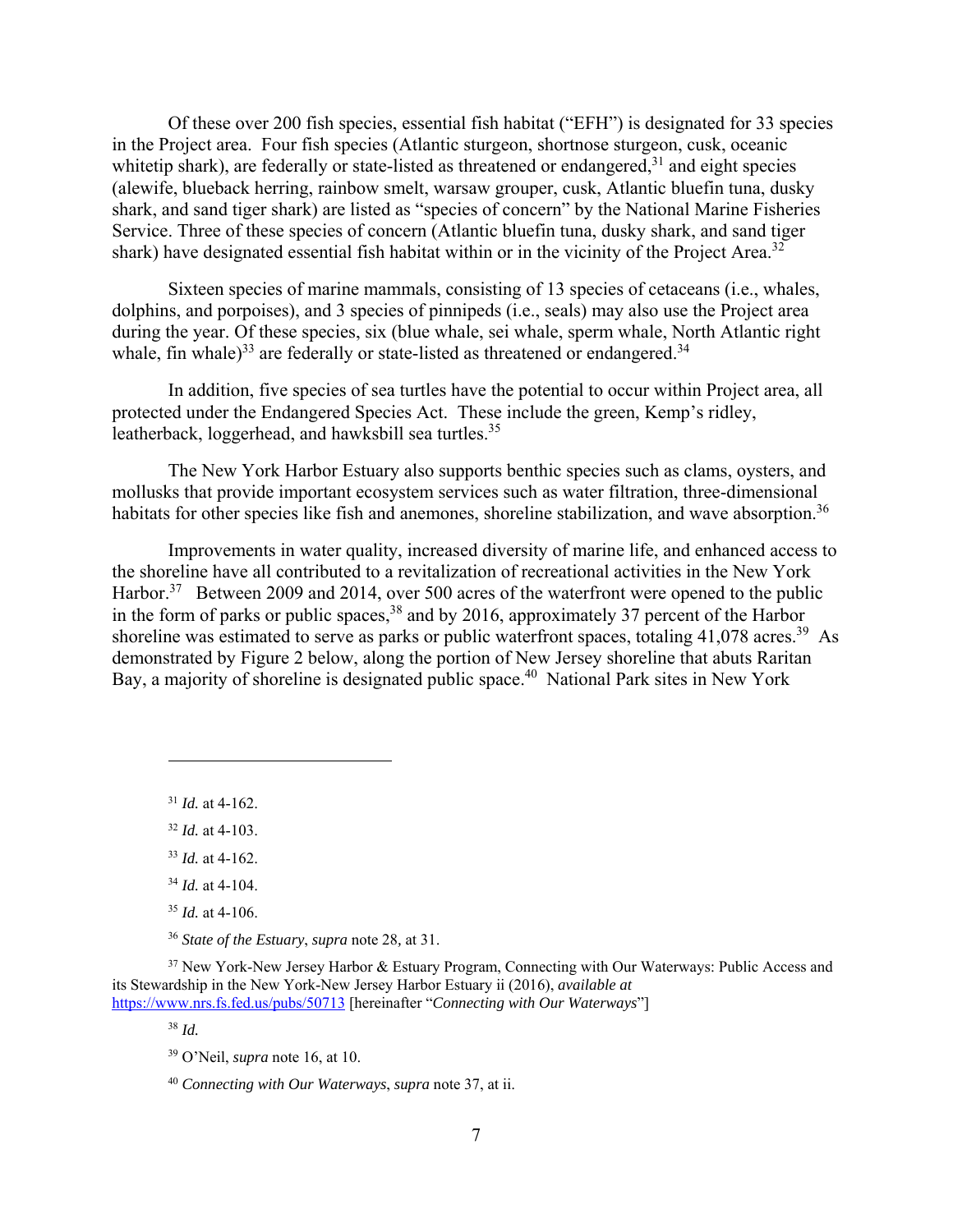Harbor alone, including the Gateway National Recreation Area in New Jersey, received 16,090,450 visitors who spent  $$559,169,600$  in communities near the parks.<sup>41</sup>



Figure 2: While large publicly-accessible waterfront spaces were found throughout the region, long stretches of gaps in access remain in many areas.

*Source:* Connecting with Our Waterways, supra *note 37, at 4.* 

<sup>41</sup> National Park Service, National Parks of New York Harbor, *Tourism to National Parks of New York Harbor creates \$714,149200 in Economic Benefits*, April 29, 2016, https://www.nps.gov/npnh/learn/news/vis\_spending\_2015.htm.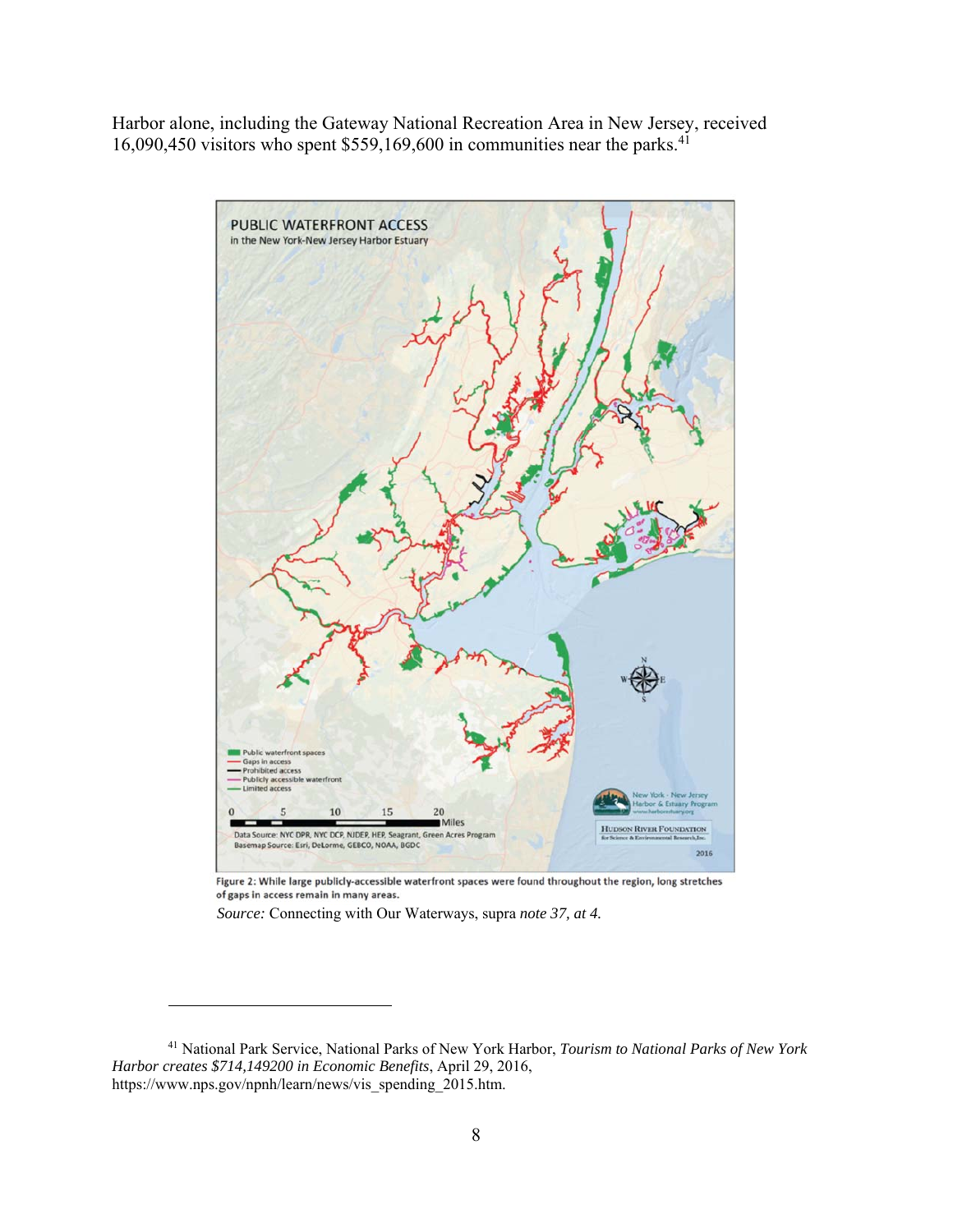The Harbor itself also serves as a recreation area for public and private boating activities, such as rowing, kayaking, canoeing, and sailing.<sup>42</sup> Recreational and sport fishing is also a popular recreational activity in the Project Area, as is whale watching and scuba diving.<sup>43</sup> The pipeline's workspace would cross through three New Jersey Department of Environmental Protection-designated sport ocean fishing grounds: the Gong Grounds, Tin Can Grounds, and Ambrose Channel Grounds.<sup>44</sup> In 2015, nearly 4.3 million saltwater recreational angler trips took place off the shores of New Jersey.45

## **II. Statutory Framework**

## **a. Clean Water Act, Section 401**

Section 401 of the Clean Water Act empowers states and authorized tribes to block a natural gas pipeline, such as the Northeast Supply Enhancement Project, if the pipeline cannot demonstrate compliance with state water quality standards. Indeed, the courts have referred to Section 401 as "a statutory scheme whereby a single state agency *effectively vetoes* an energy pipeline that has *secured approval from a host of other federal and state agencies*."46

Specifically, Section 401 authorizes states and tribes to review any project applying for a federal license or permit that may result in a discharge into the state or tribe's navigable waters.<sup>47</sup> Under this provision, an applicant for a federal license or permit for activity that "may result in any discharge into the navigable waters"—such as an applicant for a section 404 dredge-and-fill permit or for a certificate of public convenience and necessity under the Natural Gas Act—must receive a water quality certificate: state certification that "any such discharge will comply with the applicable provisions of sections [301–303 and 306–307 of the Clean Water Act]."<sup>48</sup> EPA regulations specify that a water quality certificate must include "[a] statement that there is a reasonable assurance that the activity [for which a water quality certification application has been submitted] will be conducted in a manner which will not violate applicable water quality standards."<sup>49</sup>

While section 401(a)(1) of the Clean Water Act provides for state certification of water quality standards compliance, section 401(d) provides additionally that states shall attach

1

<sup>46</sup> *Constitution Pipeline Co., LLC v. New York State Dep't of Envtl. Conservation*, 868 F.3d 87, 101 (2d Cir. 2017), *cert. denied,* 138 S. Ct. 1697, 200 L. Ed. 2d 953 (2018)

47 33 U.S.C. § 1341.

48 33 U.S.C. § 1341(a)(1). These sections of the Clean Water Act include provisions relating to standards, limitations, and prohibitions for point source discharges, and also relating to state-promulgated water quality standards. 33 U.S.C. §§ 1311–13, 1316–17.

49 40 C.F.R. § 121.2(a)(3).

<sup>42</sup> O'Neil, *supra* note 16, at 10.

<sup>43</sup> EIS, *supra* note 11, at 4-265.

<sup>&</sup>lt;sup>44</sup> *Id.* at 4-100, 4-265 – 4-266.

<sup>45</sup> *Id.* at 4-265.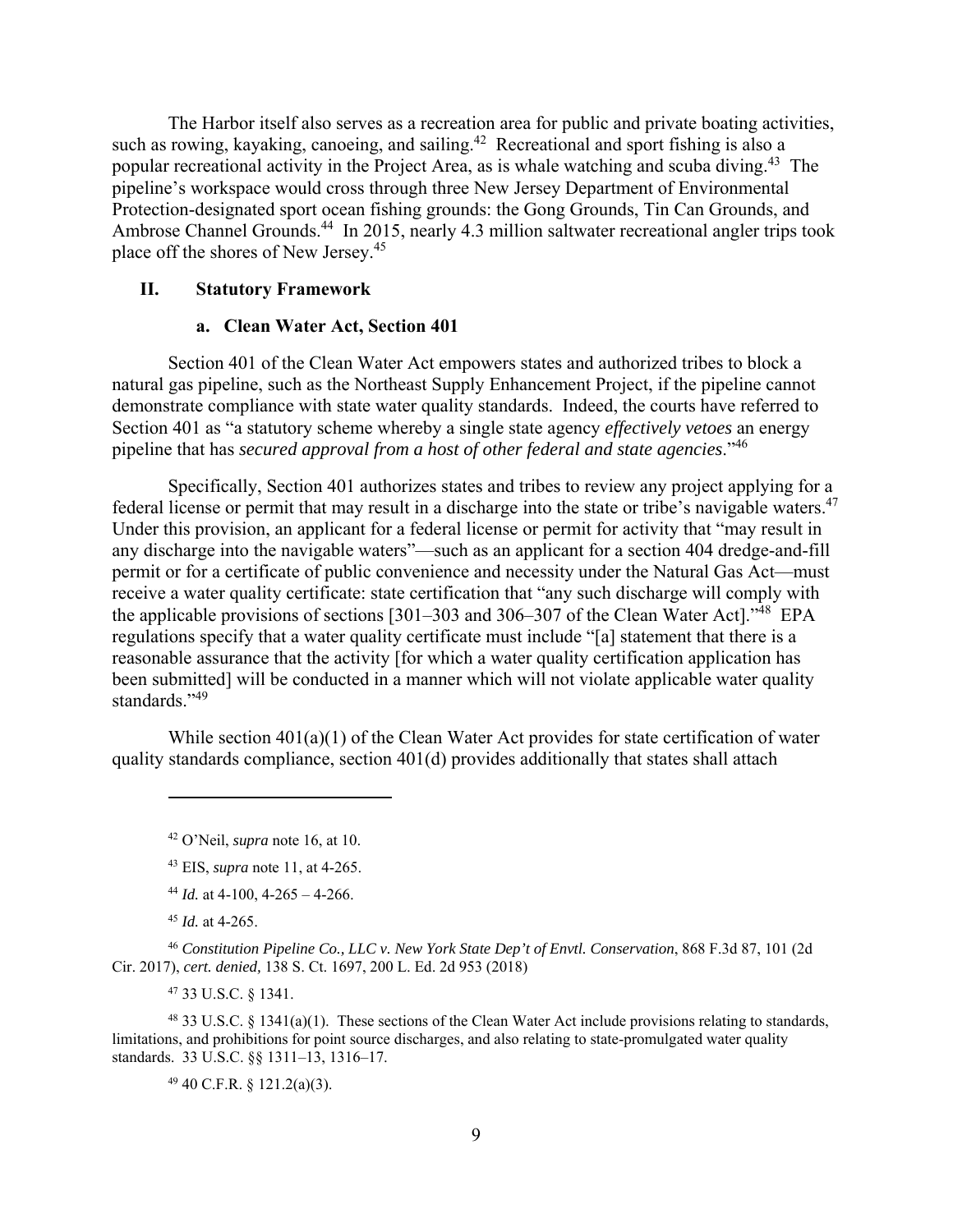conditions to water quality certificates in the form of "effluent limitations and other limitations, and monitoring requirements" necessary to assure compliance with the applicable requirements of sections 301–303 and 306–307 of the Clean Water Act, "and with any other appropriate requirement of State law set forth in [the water quality certificate]."50 The Second Circuit has since stated in dicta that section 401(d) should be understood as limiting water quality certificate conditions "to those affecting water quality in one manner or another."<sup>51</sup>

Notably, states may generally regulate water quality more stringently than as required by the Clean Water Act.<sup>52</sup> Furthermore, a state is not required to adhere to the water quality findings of another agency, such as the Federal Energy Regulatory Commission (FERC).<sup>53</sup>

# **b. New Jersey Water Quality Standards**

The Department is responsible for evaluating the environmental impacts of a proposed pipeline on New Jersey waterbodies in light of the State's water quality standards.<sup>54</sup> Water quality certificate approval in New Jersey is predicated on the demonstration of compliance with applicable New Jersey water quality regulations, including New Jersey Coastal Zone Management Rules,<sup>55</sup> New Jersey Freshwater Wetlands Protection Act Rules,<sup>56</sup> and New Jersey Surface Water Quality Standards<sup>57</sup>.<sup>58</sup> While all three sets of rules apply to this pipeline, this letter will focus on the pipeline's anticipated compliance with the New Jersey Surface Water Quality Standards.

Under the New Jersey Surface Water Quality Standards, all waterbodies in New Jersey are assigned classifications that are in turn associated with "designated uses"—the many ways in

 $52$  33 U.S.C. § 1370. EPA regulations note that this non-preemption clause is applicable to water quality standards. 40 C.F.R. § 131.4(a) ("As recognized by section 510 of the Clean Water Act, States may develop water quality standards more stringent than required by [the EPA water quality standards] regulation.").

<sup>53</sup> *See Constitution Pipeline Co., LLC v. New York State Dep't of Envtl. Conservation*, 868 F.3d 87, 101 (2d Cir. 2017), *cert. denied*, 138 S. Ct. 1697 (2018).

<sup>54</sup> *See, e.g., id.* at 103, *citing Islander E. Pipeline Co., LLC v. McCarthy,* 525 F.3d 141, 164 (2d Cir. 2008); *accord Keating v. FERC*, 927 F.2d 616, 622 (D.C. Cir. 1991) ("Through [the § 401 certification] requirement, *Congress intended that the states would retain the power to block, for environmental reasons, local water projects that might otherwise win federal approval*." (emphasis added)).

 $50$  33 U.S.C. § 1341(d). Although this provision does not mention section 303, the Supreme Court has held that the reference to section 301 incorporates section 303 by reference, making water quality standards a permissible consideration on setting conditions under section 401(d). PUD No. 1 of Jefferson Cty. v. Wash. Dep't of Ecology, 511 U.S. 700, 712–13 (1994).

<sup>51</sup> *Am. Rivers, Inc. v. FERC*, 129 F.3d 99, 107 (2d Cir. 1997). *Accord Arnold Irr. Dist. v. Dep't of Envtl. Quality*, 717 P.2d 1274, 1279 (Or. Ct. App. 1986) (stating in dicta that "only if a [water quality certificate condition] has absolutely no relationship to water quality would it not be an 'other appropriate requirement of State law.'").

<sup>55</sup> N.J. Admin. Code § 7:7.

<sup>56</sup> *Id.* at § 7:7A.

<sup>57</sup> *Id.* at § 7:9B.

<sup>58</sup> *Id.* at §§ 7:7-1.1(a), 7:7-1.2(a), 7:7-1.1(a), 7:7-1.2(e), 7:7A-2.1(d).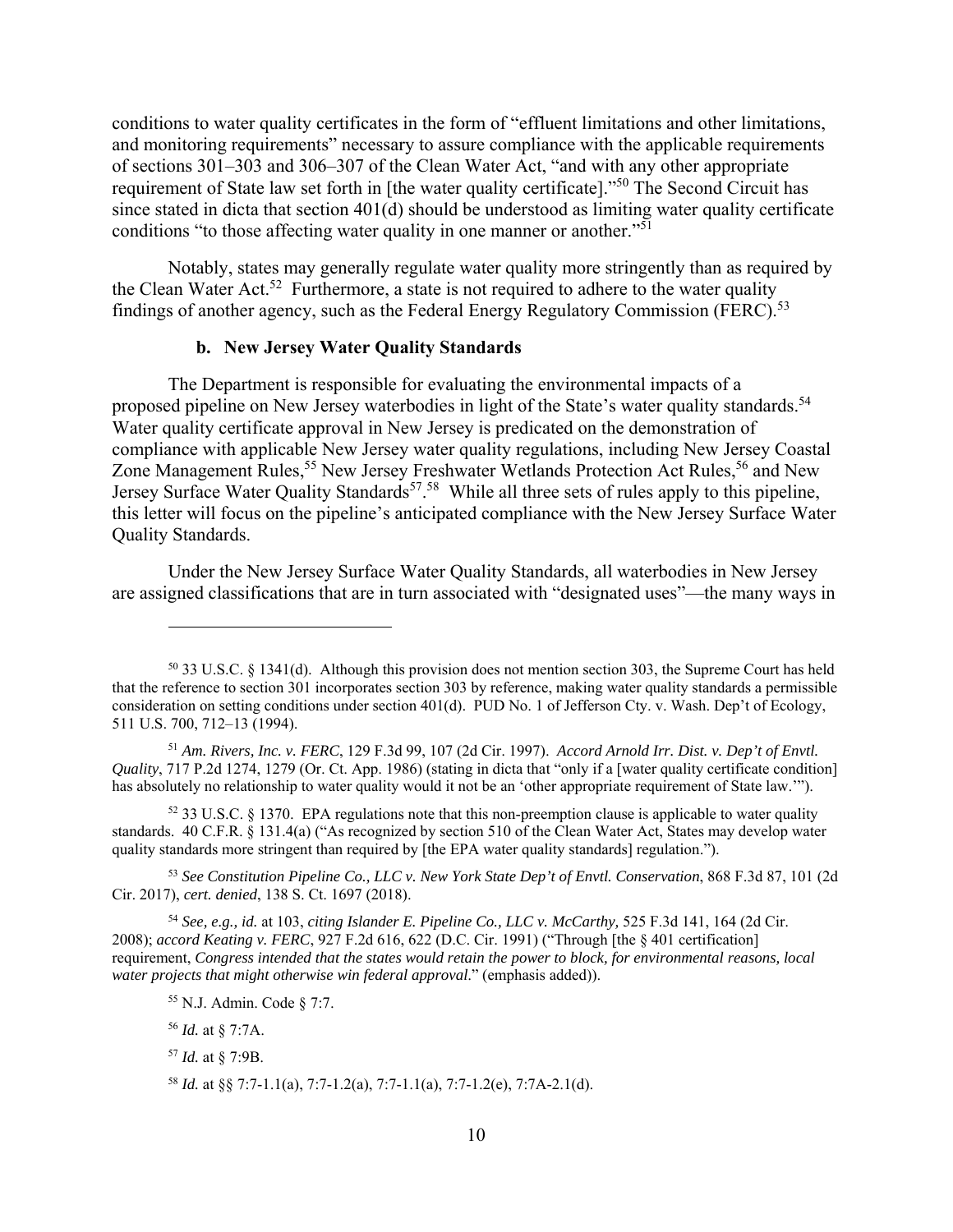which the public is expected to use that waterbody. Designated uses include drinking water, "primary contact recreation," like swimming, and fish propagation, among other uses.<sup>59</sup> Different water quality criteria apply to different waterbody classifications—the more expansive the list of uses, the more stringent the water quality criteria.

The Department designates all waterbodies that will be crossed by the offshore segment of the NESE (including those in Raritan Bay, Sandy Hook Bay, Lower New York Bay, and the Atlantic Ocean) as SE-1 (saline estuarine) and SC (coastal saline waters).<sup>60</sup> In all SE-1 and SC waters, the designated uses are: shellfish harvesting; maintenance, migration and propagation of the natural and established biota; primary contact recreation; and "any other reasonable uses."61

Each waterbody classification has corresponding New Jersey surface water criteria that vary based on the classification of the waterbody. These criteria contain both numeric and narrative standards. For example, the criteria for specific toxic substances is numeric. Water quality criteria for copper in Raritan Bay, for example, is 5.6 µg/L for chronic toxicity, and the criteria for mercury in SE-1 and SC waters is 0.051  $\mu$ g/L for human health.<sup>62</sup>

The criteria for suspended solids in SE1 and SC waterbodies, on the other hand, is narrative (meaning descriptive), prohibiting any activity that "would render the water unsuitable for the designated uses." $63$  The criteria for settleable solids is also narrative, prohibiting settleable solids in amounts that would be noticeable in the water and on aquatic substrata in quantities detrimental to the natural biota and rendering the waters unsuitable for the designated uses, in violation of N.J.A.C. 7:9B-1.14(d)(3).

Each waterbody classification is also assigned an antidegradation category. Each category provides different protections regarding changes to existing water quality outside of the water quality criteria. SE-1 and SC waters are categorized as Category 2 waters, meaning that even where water quality is equal to or better than necessary to sustain the waterbodies' designated uses, the water quality must still be maintained to support the existing and designated uses of that waterbody.<sup>64</sup> New Jersey water quality standards also note that "[t]he maintenance, migration, and propagation of threatened or endangered species is considered an existing use that must be maintained."<sup>65</sup>

In addition, regardless of classification, New Jersey water quality standards state that "[t]oxic substances in waters of the State shall not be at levels that are toxic to humans or the

 $\overline{a}$ 

<sup>65</sup> *Id.* at § 7:9B-1.5(d)(1)(i).

<sup>59</sup> N.J. Admin. Code subchapter 7:9B.

<sup>60</sup> EIS, *supra* note 11, at 4-50.

 $61$  N.J. Admin. Code § 7:9B-1.12(d), (g).

<sup>62</sup> N.J. Admin. Code § 7:9B-1.14(g).

<sup>63</sup> *Id.* at § 7:9B-1.14(d)(7).

<sup>64</sup> *Matter of Issuance of a Permit by Dep't of Envtl. Prot. to Ciba-Geigy Corp.,* 576 A.2d 784, 791 (1990); *see also* N.J. Admin. Code § 7:9B-1.12(d).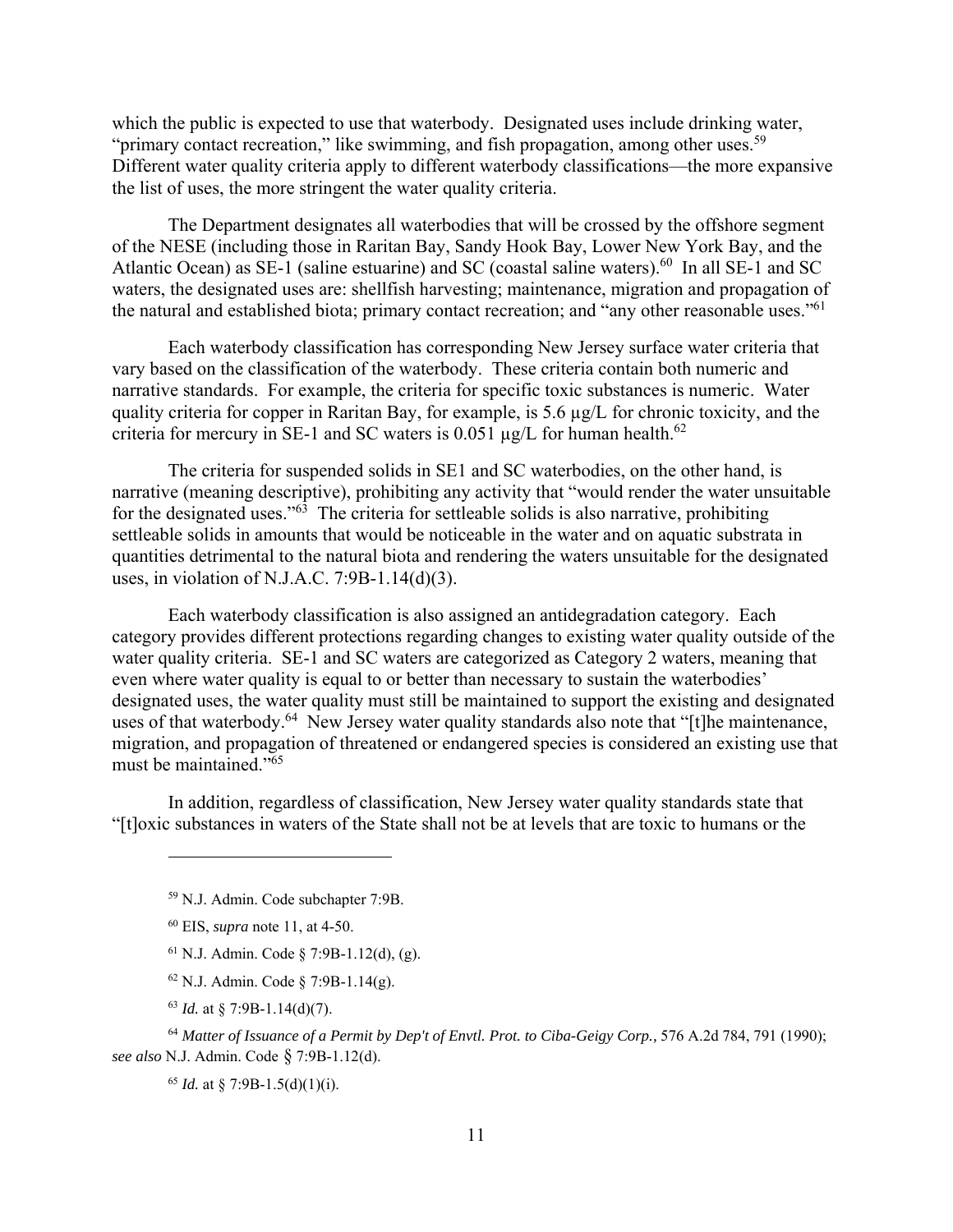aquatic biota, or that bioaccumulate in the aquatic biota so as to render them unfit for human consumption"<sup>66</sup>

## **c. Regulatory Background**

On March 27, 2017, Transco, a subsidiary of Williams, filed an application for the Project with the Federal Energy Regulatory Commission (FERC) requesting a Certificate of Public Convenience and Necessity (Certificate) under Section 7(c) of the Natural Gas Act (NGA) (FERC Docket Number CP17-101). On January 25, 2019, FERC issued the Final Environmental Impact Statement for the project. This application is still pending.

Transco also filed an application to NJDEP on June 27, 2017 for a water quality certification under Section 401 of the federal Clean Water Act. On June 14, 2018, Transco withdrew its application, and resubmitted it on June 20, 2018. This is the application upon which NRDC now comments.

# **III. New Jersey Should Deny Water Quality Certification to NESE**

As demonstrated by Transco's water quality certification application, construction of the NESE pipeline could violate New Jersey water quality standards. In particular, construction of the pipeline would increase the concentration of total suspended solids to an extent that the water would be unsuitable for its designated uses, in violation of N.J.A.C. 7:9B-1.14(d)(7). Relatedly, construction would cause the suspension and eventual deposition of settleable solids in amounts that would be noticeable in the water and on aquatic substrata in quantities detrimental to the natural biota and rendering the waters unsuitable for the designated uses, in violation of N.J.A.C. 7:9B-1.14(d)(3). By resuspending sediment in the water column, construction of the pipeline would also exceed numerical criteria for several contaminants, including mercury and copper, set forth in N.J.A.C. 7:9B-1.14(f)(7),(g). Finally, construction would pollute the water so that their existing uses, such as shellfish harvesting and the maintenance, migration, and propagation of natural and established biota, would be impaired, in violation of N.J.A.C. 7:9B-1.12(d).

#### **a. Total Suspended Solids**

Altogether, pipeline construction activities would lead to the suspension of solids across hundreds of acres in Raritan Bay and the lower New York Harbor. The dredging and filling required to construct an offshore pipeline can temporarily suspend sediments in the water column, increasing turbidity there, making the water cloudy or opaque,  $67$  and less hospitable to aquatic life that is accustomed to surviving in clearer water. This impact can be quantified by measuring the concentration of total suspended solids, the mass of solids present in the water in a given volume. Total suspended solids ("TSS") are a significant factor in observing water clarity. The more solids present in the water, the less clear the water will be. Under New Jersey water

<sup>66</sup> *Id.* at § 7:9B-1.5(a)(4).

<sup>67 40</sup> C.F.R. § 230.21(a).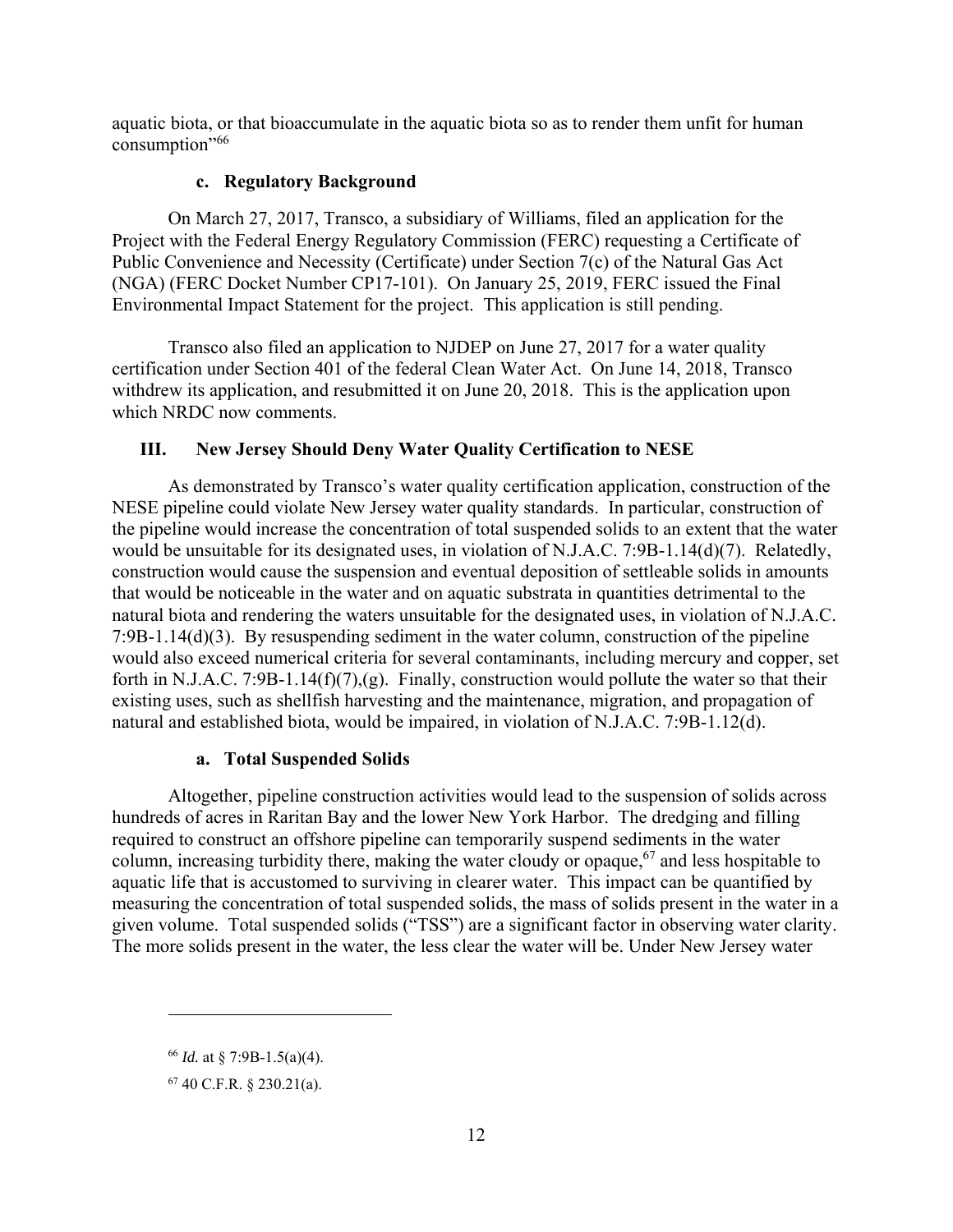quality standards, a project cannot add to the suspended solids in the water column to an extent that total suspended solids would "render the water unsuitable for the designated uses."<sup>68</sup>

According to the Project's water quality certification application, the majority of sediment-disturbance activities will occur during construction.<sup>69</sup> The environmental impact statement acknowledges that pipeline construction would lead to the suspension and redeposition of solids in the surrounding waters—Indeed, an area larger than Central Park, about 945 acres of seafloor, would be affected.<sup>70</sup>

Several activities required to construct the pipeline would lead to increased TSS concentrations. Specifically, activities required to dig the pipeline trench, like clamshell dredging activities, jet trenching, and use of a hand jet and submersible pump, would create sediment plumes. According to the environmental impact statement, clamshell dredging activities would generate sediment plumes exceeding ambient concentrations of total suspended solids by 100 parts per million (ppm) up to 3,150 feet from the source of the activity.<sup>71</sup> Jet trenching would generate sediment plumes with TSS concentrations exceeding the ambient conditions by 100 ppm that would extend between 262 feet to 1,345 feet from the source, and use of the hand jet and submersible pump would generate sediment plumes with TSS concentrations exceeding the ambient conditions by 100 ppm that would extend between 197 feet to 1,378 feet from the source.72 While the environmental impact statement for the Project ("EIS") states that TSS concentrations would return to ambient conditions up to 7.9 hours after sediment disturbance, <sup>73</sup> it is important to consider that construction itself could last for several weeks and take place 24 hours a day, 7 days a week, and excavation along any particular section could last as long as a few weeks.74

Activities required to bury the pipeline, such as backfill placement activities, would also increase concentrations of suspended solids in the water column. Backfill placement activities would generate sediment plumes with TSS concentrations exceeding the ambient conditions by 100 ppm would extend between 591 and 5,151 feet from the source.<sup>75</sup> While the EIS states that TSS concentrations would return to ambient conditions up to 3.5 hours after sediment

- 70 EIS, *supra* note 11, at ES-11.
- <sup>71</sup> *Id.* at 4-109.
- <sup>72</sup> *Id.*
- <sup>73</sup> *Id.* at 5-11.
- <sup>74</sup> *Id.*
- <sup>75</sup> *Id.*

<sup>68</sup> *Id.* at § 7:9B-1.5(d)(7).

<sup>69</sup> *Id.*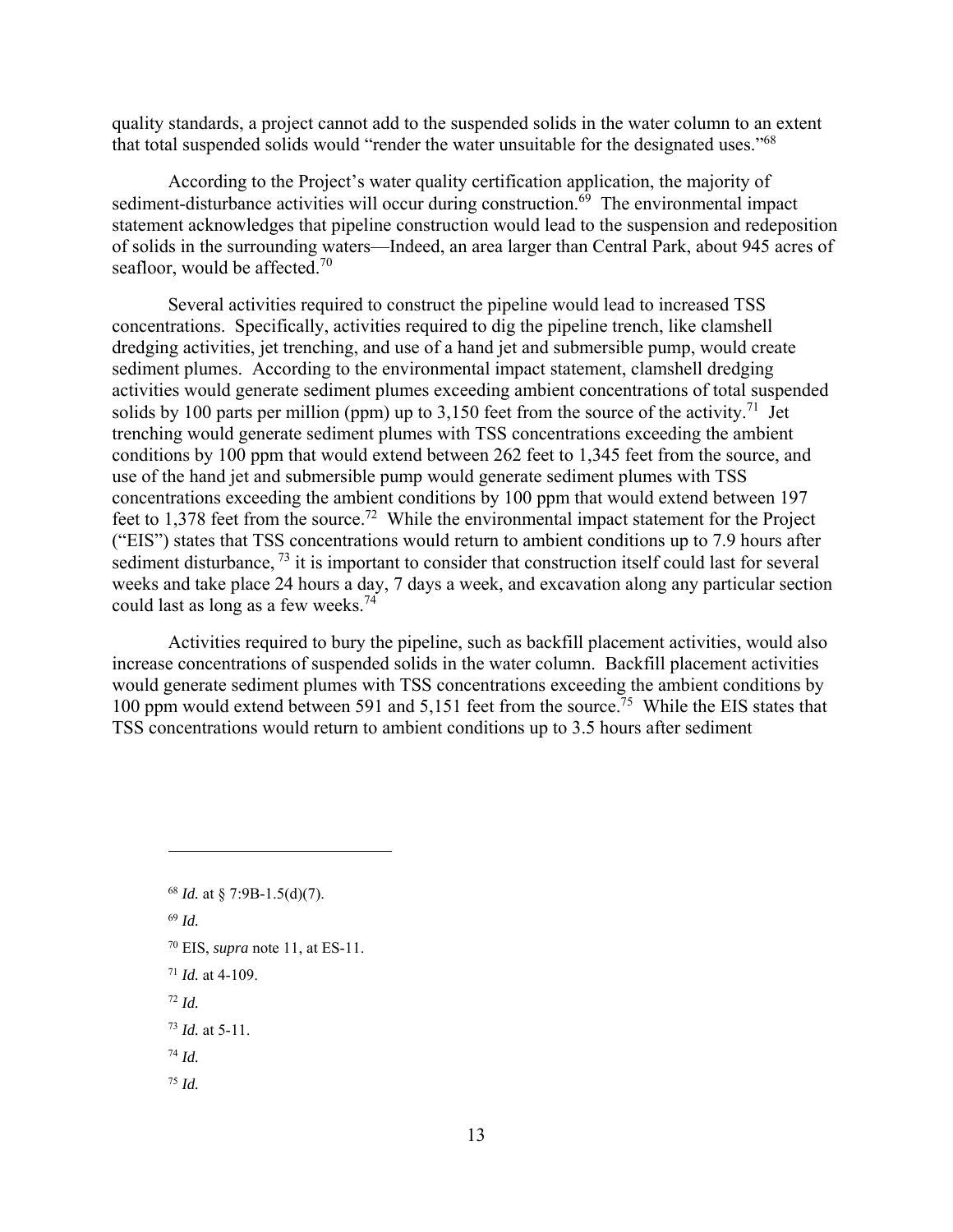disturbance, 76 it is important to consider that construction itself could last for several weeks and take place 24 hours a day, 7 days a week.<sup>77</sup>

Accidental release of drilling fluid during HDD drilling could also lead to turbidity and sedimentation after drilling fluid becomes entrained in the water column and transported to other locations.<sup>78</sup>

Increased concentrations of suspended solids would render the water unsuitable for designated uses such as shellfish harvesting<sup>79</sup> and maintenance, migration and propagation of the natural and established biota.<sup>80</sup> Higher concentrations of suspended solids leads to higher turbidity.<sup>81</sup> While turbidity naturally occurs in the Project Area, artificially high levels of turbidity can impair uses of the water—they can lower the rate of photosynthesis and the primary productivity of an aquatic area, damaging the surrounding ecosystem.82 Increased turbidity can also harm aquatic animals: it can be harder for sight-dependent species to find food limiting growth and lowering resistance to disease.<sup>83</sup> Increased total suspended solids can also make respiration difficult by clogging fish gills.<sup>84</sup> Increased turbidity can also make water too cloudy for mobile aquatic species to migrate.<sup>85</sup>

The destructive impacts of pipeline construction on fish and other aquatic species have been well-documented. Studies have demonstrated that pipeline construction can have significant and long-term effects on entire species within the construction area. A study of impacts of a natural gas pipeline crossing on the Little Miami River in Ohio, downstream catches of the dominant fish species, the silver shiner, dropped by 95 percent immediately after construction.<sup>86</sup> Shortly after the installation of a natural gas pipeline across a creek in British Columbia, turbidity levels in the creek increased dramatically, and benthic invertebrate

<sup>76</sup> *Id.* at 5-11.

<sup>77</sup> *Id.* 

 $\overline{a}$ 

<sup>78</sup> *Id.* at 4-96.

 $79$  While all of the New Jersey state waters crossed by the proposed Raritan Bay Loop are currently classified as prohibited for shellfish harvest, NJDEP issues permits such that shellfish may be harvested from restricted areas for relay and depuration, and issues permits that allow the harvest of surf clam for bait purposes in the waters crossed to the north of Sandy Hook. EIS, *supra* note 1, at 4-101.

80 N.J. Admin. Code § 7:9B-1.14(d)(7).

81 Fondriest Environmental, Inc., Turbidity, *Total Suspended Solids and Water Clarity*, FUNDAMENTALS OF ENVIRONMENTAL MEASUREMENTS (Jun. 13, 2014), https://www.fondriest.com/environmentalmeasurements/parameters/water-quality/turbidity-total-suspended-solids-water-clarity.

 $82$  40 C.F.R.  $\S$  230.21(b).

<sup>83</sup> *Id.* 

<sup>84</sup> *Id.* at § 230.32(b); EIS, *supra* note 11, at 4-107

<sup>85</sup> Minnesota Pollution Control Agency, Turbidity: Description, Impact on Water Quality, Sources, Measures - A General Overview (2008), https://www.pca.state.mn.us/sites/default/files/wq-iw3-21.pdf.

86 Reid, *supra* note 10, at 245.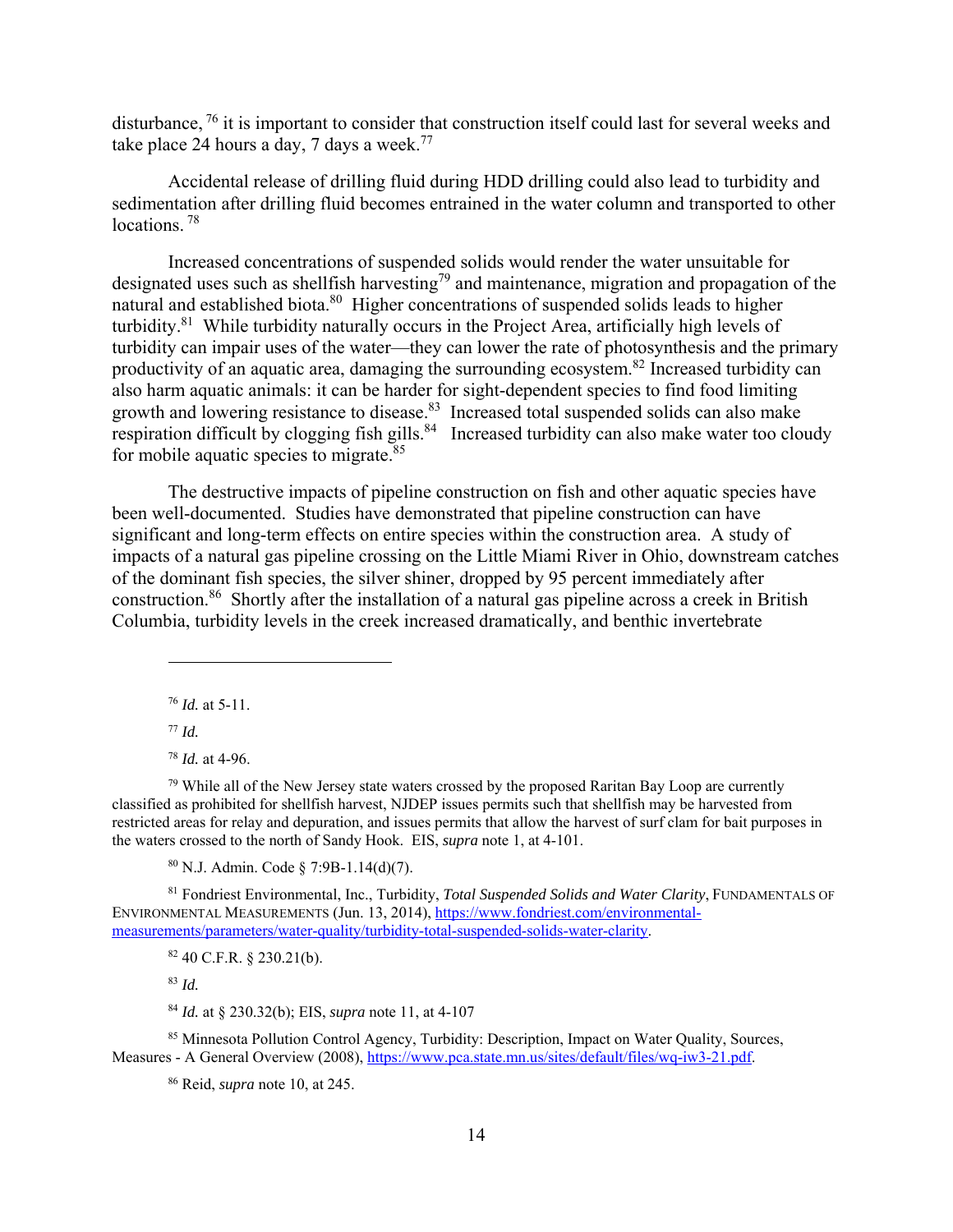abundance decreased by 74 percent. $87$  Such effects have been observed to last up to four years after construction.88

At least one study has observed that turbidity has adverse effects on hard clams, a species that dwells throughout the Project Area.<sup>89</sup> In this study, hard clam adults experienced reduced growth after 2 days of exposure to suspended sediment concentrations of 100 ppm. Hard clam larvae experienced 10 percent mortality after 10 days of exposure to suspended sediment concentrations of 750 ppm.<sup>90</sup> According to the environmental impact statement, pelagic species (fish that inhabit the water column, as opposed to dwelling near the bottom or the shore) are even more sensitive to turbidity,  $91$  as are fish eggs and larvae.  $92$ 

In predicting effects of pipeline construction on mobile species (i.e., fish, sea turtles, and marine mammals), the assumption is often that they can avoid impacts by moving to other available habitat for the duration of the activities of concern.<sup>93</sup> This habitat avoidance is generally considered to have no negative impact on the species in question. In our view, this is an unsupported assumption. A greater understanding of the extent to which animals vacate areas of high turbidity is needed before assuming that the action will not result in harm.

### **b. Settleable Solids**

Just as the Department regulates total suspended solids, it also regulates the amount of settleable solids, those solids that, once suspended, eventually settle to the sea floor. New Jersey water quality standards prohibit activity that contributes to the concentration settleable solids in quantities that are "noticeable in the water" or deposited "in quantities detrimental to the natural biota."<sup>94</sup> Construction of the pipeline would cause the resuspension and eventual subsidence of settleable solids that, according to Transco's own sediment transport modeling, would injure natural biota and render affected waters unsuitable for designated uses, including shellfish harvesting and maintenance, migration and propagation of the natural and established biota in violation of New Jersey surface water criteria.<sup>95</sup>

<sup>87</sup> *Id*. at 244.

- 88 Levesque, *supra* note 10, at 399.
- 89 EIS, *supra* note 11, at 4-116.
- <sup>90</sup> *Id*.

<sup>91</sup> *Id.*

<sup>92</sup> Kjelland, M.E. et al., *A Review of the Potential Effects of Suspended Sediment on Fishes: Potential Dredging-Related Physiological, Behavioral, and Transgenerational Implications*, 35 ENVNTL. SYS. DECISIONS 334 (2015), https://doi.org/10.1007/s10669-015-9557-2.

<sup>93</sup> EIS, *supra* note 11, at 4-116.

<sup>94</sup> N.J. Admin. Code § 7:9B-1.14(d).

<sup>95</sup> N.J. Admin. Code § 7:9B-1.12(d), (g).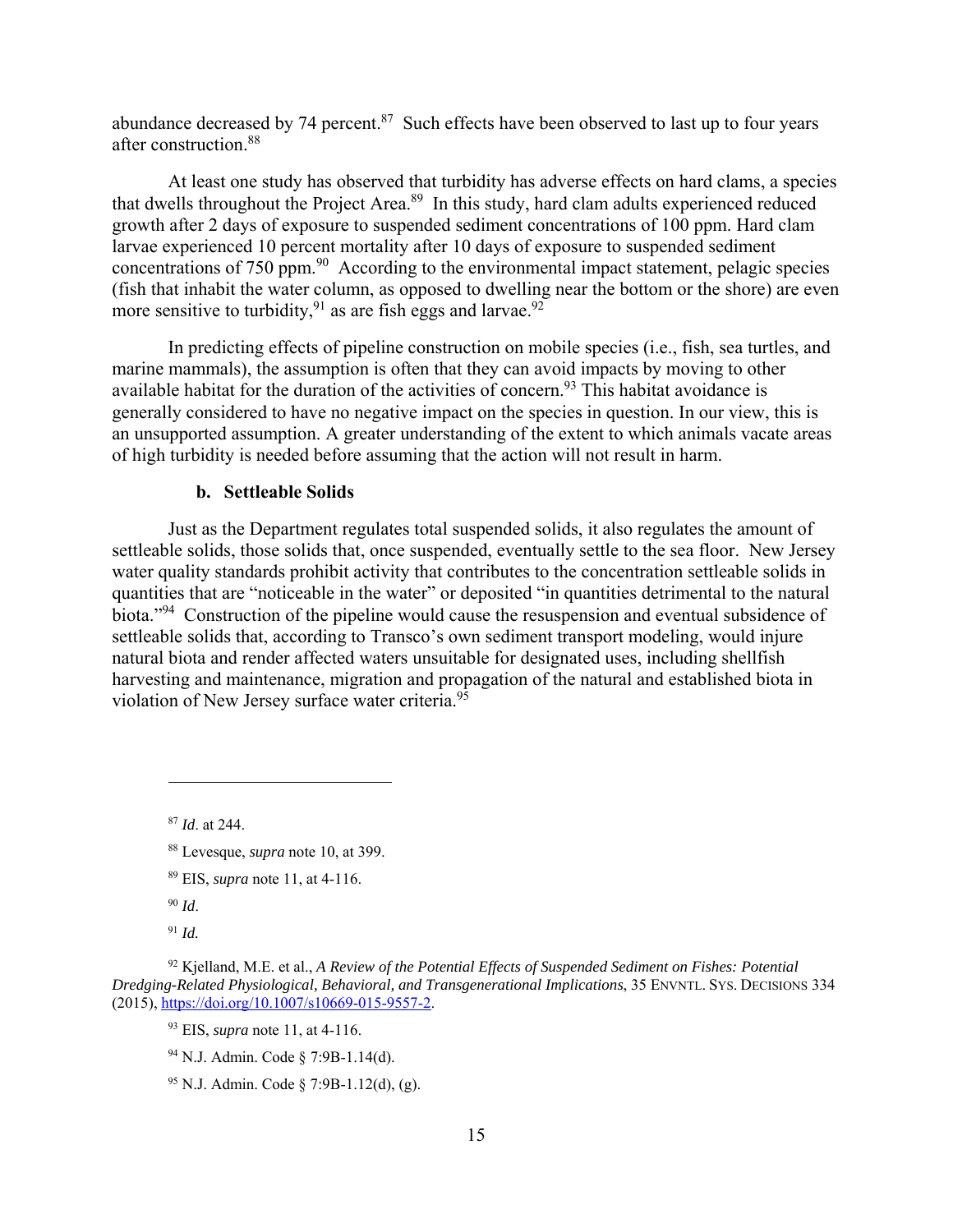In total, over 1 million cubic yards of sediment would be excavated or otherwise disturbed during the offshore pipeline installation.<sup>96</sup> According to Transco, sedimentation in excess of 1.2 inches is expected throughout the pipeline's path as a result of excavation and backfilling.<sup>97</sup> According to the environmental impact statement, sedimentation from clamshell dredging during excavation exceeding 1.2 inches of deposition would cover up to 21.7 acres of sea floor.<sup>98</sup> Use of the hand jet and submersible pump/suction dredge, another method of digging a trench for the pipeline, would lead to sedimentation of more than 1.2 inches over up to  $3.7$  acres of sea floor.<sup>99</sup> Backfilling the trench after the pipeline is laid would also cause sedimentation of over 1.2 inches over 183.2 acres of seafloor.<sup>100</sup> Thinner deposits of sediments would extend even further from areas of seafloor disturbance.<sup>101</sup>

This sedimentation would injure natural biota and render affected waters unsuitable for designated uses, including shellfish harvesting and maintenance, migration and propagation of the natural and established biota.<sup>102</sup> The redistribution of sediments that fall out of suspension could bury benthic and demersal (bottom-dwelling) species, leaving benthic organisms, fish eggs, and larvae could at risk of smothering or other injury.<sup>103</sup> Recovery from such sedimentation could take 3 years, or even longer if the physical characteristics of the habitat are altered (e.g., sediment type, hydrology), resulting in recolonization of different species.<sup>104</sup>

In particular, shellfish may be especially exposed to sedimentation as a consequence of the Project. According to the environmental impact statement, it is "possible" that the increased sediment load from Project construction activities would result in the mortality of some clams and other benthic organisms.105 Indeed, over 134 acres of NJDEP 2014 hard clam beds would receive some level of additional sedimentation, with 76 acres receiving more than 1.2 inches of sedimentation.<sup>106</sup>

- 97 EIS, *supra* note 11, at 4-113.
- <sup>98</sup> *Id.*

- <sup>99</sup> *Id.*
- <sup>100</sup> *Id.*
- <sup>101</sup> *Id.*

<sup>96</sup> EIS, *supra* note 11, at 4-106.

<sup>102</sup> N.J. Admin. Code § 7:9B-1.12(d), (g).

<sup>103</sup> EIS, *supra note 1*, at 4-107, 4-126.

<sup>104</sup> *Id.* at 4-117.

<sup>105</sup> *Id.* at 4-116.

<sup>106</sup> *Id.* at 4-113, t. 4.5.2-6.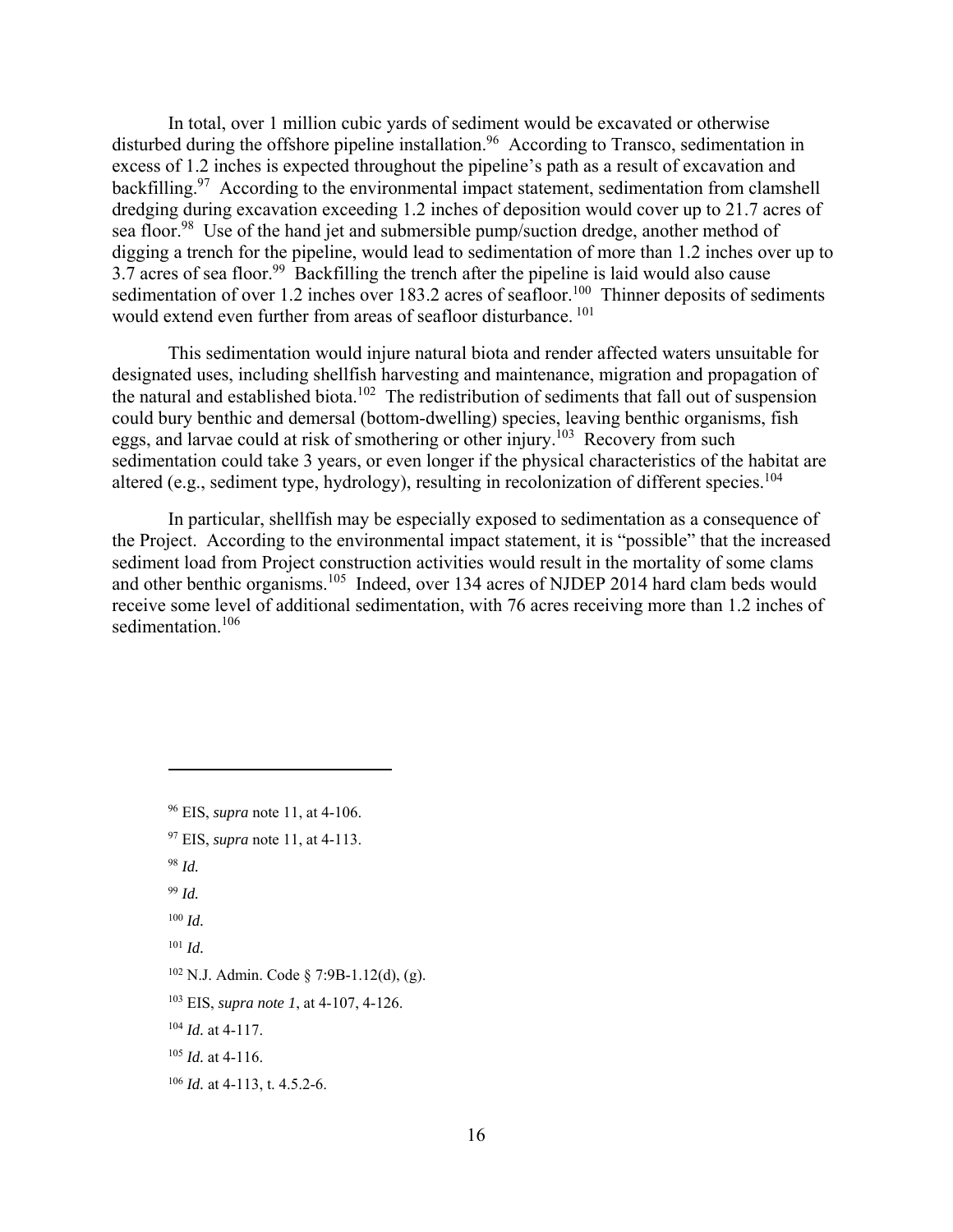While benthic invertebrates and demersal fish species in or near the excavation area would be most directly harmed, pelagic fish, sea turtles, and marine mammals could also be affected. 107

Construction of the pipeline would cause over 134 acres of NJDEP sport ocean fishing grounds to be subjected to some level of additional sedimentation.108 Across the Project Area, up to 573.3 acres of shallow bay waters would be subject to some level of additional sedimentation. If this sedimentation occurs during the spawning period of some fish, fish eggs could be smothered and die.<sup>109</sup> For example, winter flounder is known to spawn within the Project Area, and studies have demonstrated that winter flounder eggs are less likely to hatch when the eggs are buried by as little as 0.05 centimeter of sediment. Another study has found that "almost complete mortality" of winter flounder eggs results from deposition of more than 0.25 centimeter."<sup>110</sup> While the environmental impact statement concludes that mobile species would likely temporarily vacate the area to avoid the disturbance,<sup>111</sup> for the reasons explained in Part III.a, we do not believe those assumptions are supported.

# **c. Resuspension of toxic sediments and other contaminants**

Construction of the NESE pipeline would also cause resuspension of toxic contaminants at levels exceeding New Jersey surface water quality criteria. As explained in Part II, New Jersey water quality standards include numeric criteria for certain toxic contaminants.<sup>112</sup> For example, copper, lead, mercury, nickel, and zinc all have numerical water quality standards that apply to waters classified as SE-1 and SC.<sup>113</sup> The environmental impact statement reveals that resuspension of contaminants in the water column will exceed New Jersey standards for at least two contaminants—mercury and copper. 114 And there is reason to believe that other toxic contaminants may be resuspended at levels that exceed New Jersey water quality standards.

The environmental impact statement confirms that it is likely that mercury and copper could be resuspended into the water column at concentrations in excess of New Jersey water quality standards. In the majority of modeled scenarios, the maximum total mercury concentrations were predicted exceed the relevant water criteria for mercury of 0.051  $\mu$ g/L.<sup>115</sup> Copper concentrations would also be expected to exceed New Jersey water quality standards—in

1

<sup>107</sup> *Id.* at 4-107.

<sup>108</sup> *Id.* at 4-113, t. 4.5.2-6.

<sup>109</sup> *Id.* at 4-147.

 $110$  *Id.* at 4-147.

<sup>111</sup> *Id.* at 4-107.

<sup>112</sup> *See also* N.J. Admin. Code § 7:9B-1.14(f), (g).

<sup>113</sup> *Id.* at § 7:9B-1.14(f), (g). Copper has a site-specific criterion for Raritan bay. *See id.* at 7:9B-1.14(g).

<sup>114</sup> *Compare* EIS, *supra* note 11, at 4-122 *with* N.J. Admin. Code § 7:9B-1.14(f)(7).

<sup>115</sup> *Compare* EIS, *supra* note 11, at 4-122 *with* NJAC 7:9B-1.14(f)(7).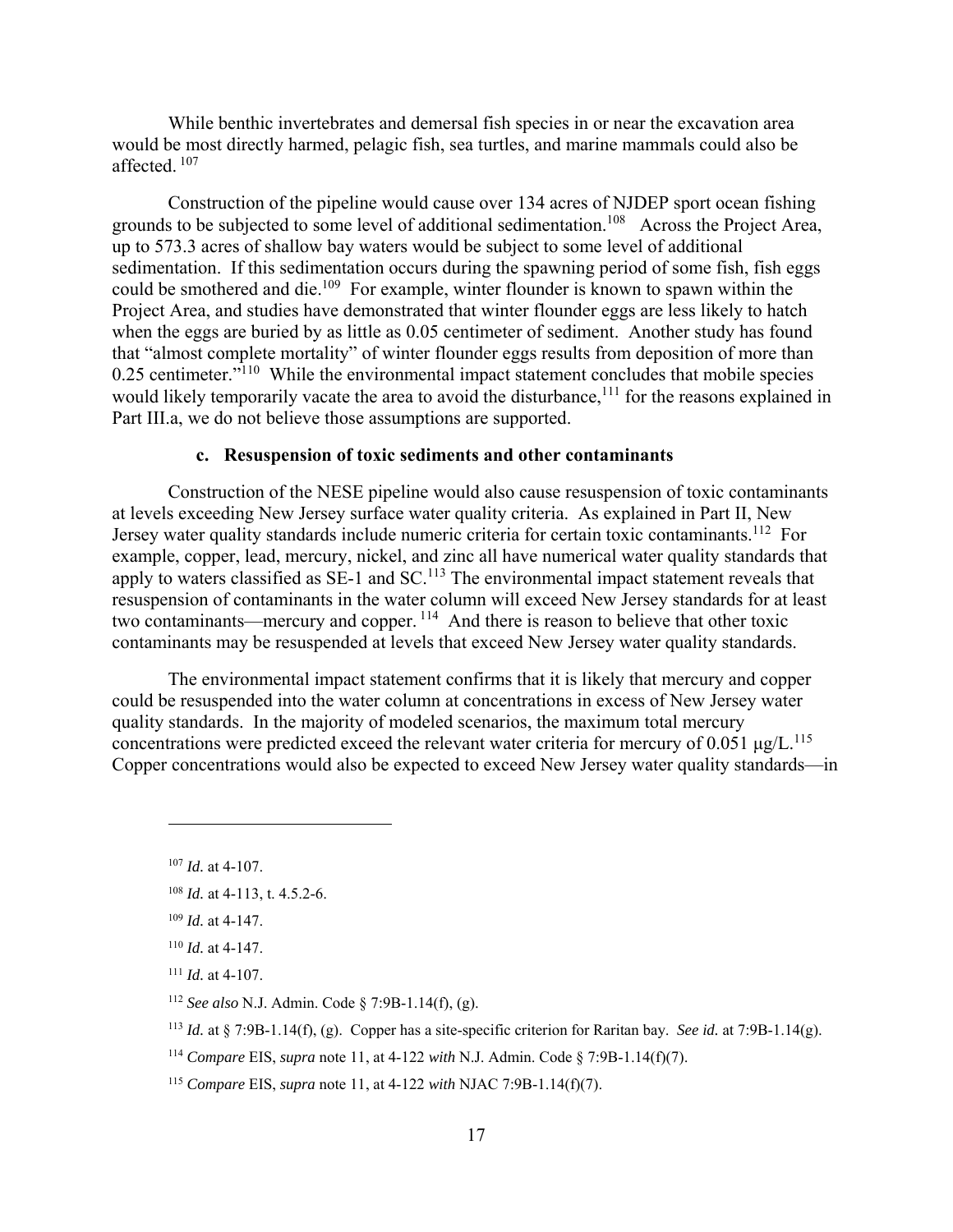two of the modeled scenarios, the predicted maximum concentrations for copper exceeded the chronic toxicity standard of 3.1  $\mu$ g/L.<sup>116</sup>

And water quality criteria for other contaminants may also be exceeded. The contamination of New York Harbor and the surrounding waterbodies by heavy metals, PCBs, dioxins, pesticides, and other contaminants is well-established.<sup>117</sup> Sediment from New York Harbor is so contaminated that most of the dredged material (66 percent) from New York/New Jersey Harbor was found to be unacceptable for ocean disposal.<sup>118</sup>

Transco acknowledges that there are dangerous levels of contaminants in the Project Area. Sediment contamination is widespread throughout the pipeline route—According to the environmental impact statement, most of the sites that Transco sampled had at least one contaminant that exceeded upper level effects thresholds, i.e., New York Class C and/or New Jersey Effects Range – Medium sediment screening thresholds.<sup>119</sup>

In offshore sediment sampling, Transco detected levels of many contaminants in sediment that exceeded New Jersey thresholds.<sup>120</sup> Specifically, Transco detected exceedances of at least fourteen metals (including Arsenic, Barium, Cadmium, Cobalt, Copper, Lead, Manganese, Nickel, Selenium, Silver, Vanadium, Zinc, Mercury),<sup>121</sup> polychlorinated biphenyls  $(PCBs)$ ,<sup>122</sup> four semi-volatile organic compounds  $(SVOCs)$ ,<sup>123</sup> fifteen polycyclic aromatic hydrocarbons (PAHs),<sup>124</sup> and dioxins and furans.<sup>125</sup>

118 New York State Dept. of Env. Conservation, Contaminant Assessment and Reduction Project: NY/NJ Harbor Sediment Report 1998-2001 (2003), http://www.hudsonriver.org/CARP/Appendicies/A-1/NYNJ%20Harbor%20Sediment%20Report%20(NYSDEC).pdf.

119 EIS, *supra* note 11, at 4-121.

<sup>120</sup> Ecological screening criteria for saline surface water in New Jersey is presented in terms of Effects Range Low (ER-L) and Effects Range Median (ER-M) levels. ER-L reflects the sediment concentration of a contaminant where 10 percent of the studies found adverse biological effects. ER-M reflects the sediment concentration of a contaminant where 50 percent of the studies found adverse biological effects. *See* NJDEP, Ecological Screening Criteria (2009), *available at* https://www.nj.gov/dep/srp/guidance/ecoscreening/esc\_table.pdf.

<sup>121</sup> Transcontinental Gas Pipe Line Company, Fall/Winter 2016 Offshore Environmental Sampling Report for the Northeast Supply Enhancement Project: New Jersey, New York, t. B-5 (2018).

<sup>122</sup> *Id.* at 2-7.

 $\overline{a}$ 

125 Total toxicity equivalency factor for dioxins and furans exceeded the ER-M threshold two locations. *Id.*  at 2-9.

<sup>116</sup> N.J. Admin. Code § 7:9B-1.14(g).

<sup>117</sup> Kirk Johnson, *The Problem Is Deep, and Its Name Is Mud; Before New York Harbor Is Dredged, Toxic Sediments Must Be Mapped*, N.Y. TIMES, Jun. 3, 2002, https://www.nytimes.com/2002/06/03/nyregion/problemdeep-its-name-mud-before-new-york-harbor-dredged-toxic-sediments-must-be.html.

<sup>123</sup> *Id.* at 2-8.

<sup>124</sup> *Id.* at t. B-6.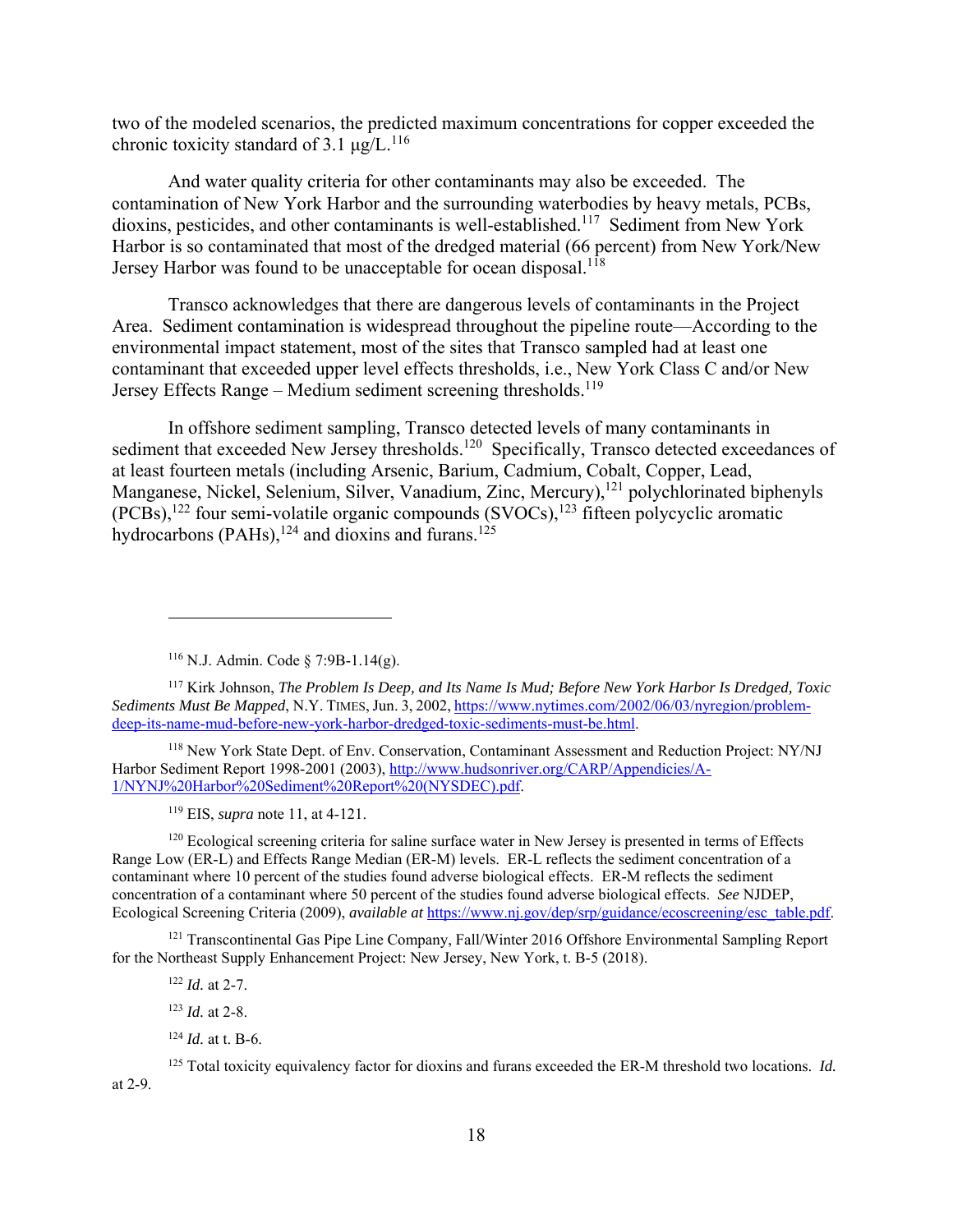The resuspension of these contaminants could significantly harm aquatic ecosystems, potentially rendering the waters unsuitable for their designated uses, in violation of New Jersey water quality standards.<sup>126</sup> According to EPA, toxic metals, toxic organics, pathogens, and viruses can absorb or adsorb to fine-grained particulates, and through this process, become biologically available to organisms living in the water.<sup>127</sup> Furthermore, certain suspended material may react with the dissolved oxygen in the water, which can result in oxygen depletion,  $128$  which, in turn, can cause losses in biodiversity, ecosystem function, and services such as fisheries and aquaculture.

The environmental impact statement acknowledges that seafloor-disturbing construction activities such as the ones undertaken for the NESE could re-suspend contaminants into the water, potentially exposing biota to contaminants via ingestion with food, membrane-facilitated transport, or passive diffusion, making organisms sick and even killing them.<sup>129</sup> And once contaminants enter an organism, they could move up the food chain, potentially harming and killing organisms that were not directly exposed to the contaminant in the environment.<sup>130</sup>

# **d. Maintenance and Protection of Existing Uses**

Finally, construction of the pipeline would violate New Jersey water quality standards as it would impair the existing uses of the waterbodies. Under New Jersey surface water quality standards, "[e]xisting uses [of a waterbody] shall be maintained and protected."<sup>131</sup> SE-1 and SC waters are categorized as Category 2 waters, meaning that even where water quality is equal to or better than necessary to sustain the waterbodies' designated uses, the water quality must be maintained to support the existing and designated uses of that waterbody.132 Additionally, the "maintenance, migration, and propagation of threatened or endangered species is considered an existing use that must be maintained."<sup>133</sup>

The effects of turbidity, resuspension of sediments, and sedimentation on existing uses has already been discussed in Parts III.a – c; however, additional activity associated with pipeline construction could also impair the existing uses of the waterbodies. Construction would directly harm or kill all aquatic organisms caught in the 87.8-acre path of the pipeline and in the 947.4 acres just outside of the path of the pipeline.<sup>134</sup> This would impair designated uses of the

1

<sup>126</sup> N.J. Admin. Code § 7:9B-1.14(d)(12).

<sup>127</sup> EIS, *supra* note 11, at 4-121.

 $128$  40 C.F.R. § 230.21(b).

<sup>129</sup> EIS, *supra* note 11, at 4-121.

<sup>130</sup> *Id*.

<sup>131</sup> N.J. Admin. Code § 7:9B-1.12(d).

<sup>132</sup> *Matter of Issuance of a Permit by Dep't of Envtl. Prot. to Ciba-Geigy Corp.*, 576 A.2d 784, 791 (1990).

<sup>133</sup> N.J. Admin. Code § 7:9B-1.12(d).

<sup>134</sup> EIS, supra note 1, at 4-107.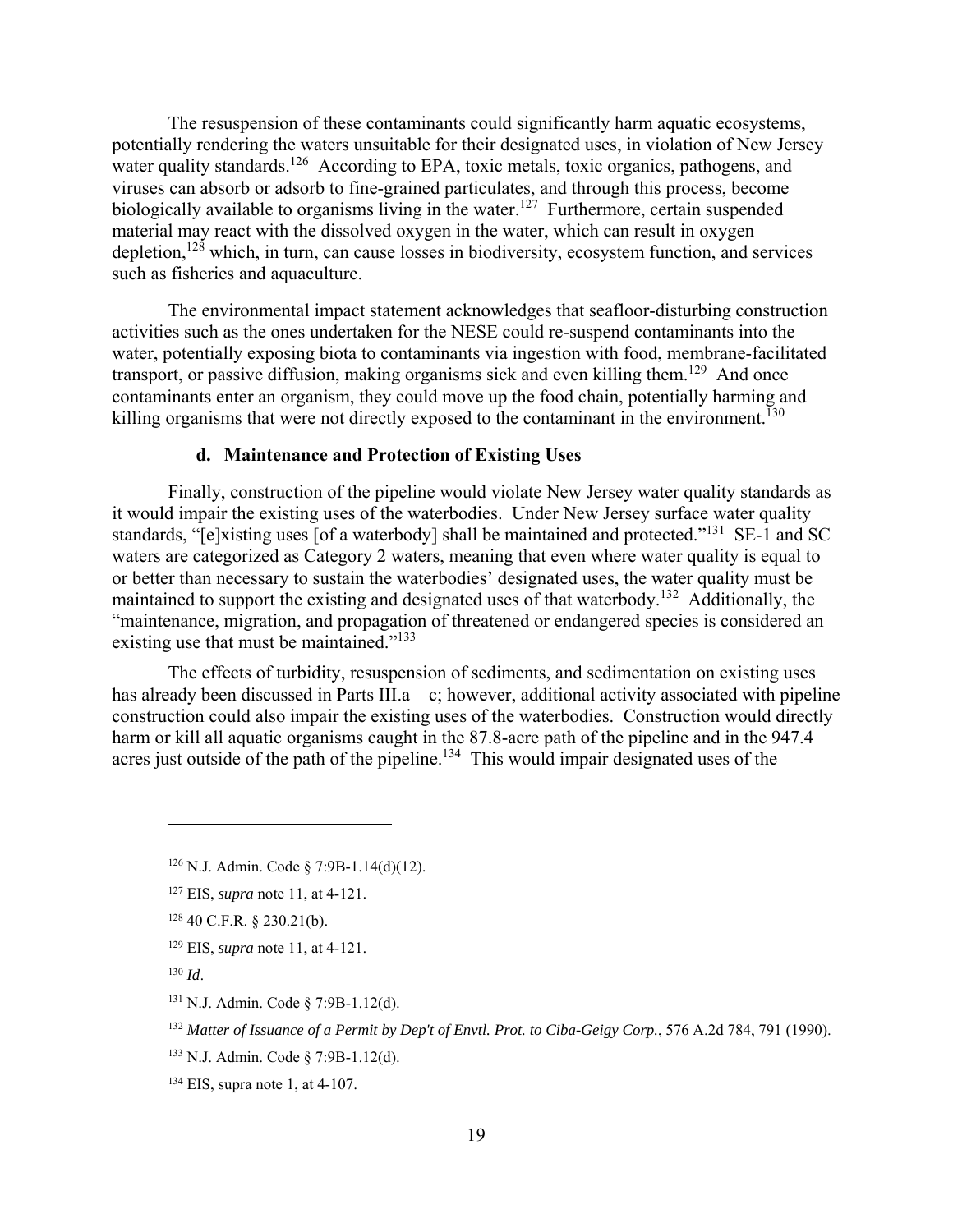waterbodies, including shellfish harvesting and the maintenance, migration and propagation of the natural and established biota.<sup>135</sup>

Notably, construction of the pipeline would impede the maintenance, migration, and propagation of the Atlantic sturgeon, a federally listed endangered species.<sup>136</sup> As the "maintenance, migration, and propagation" of an endangered species is listed as an existing use that must be maintained, injury to the Atlantic sturgeon would violate New Jersey water quality standards.<sup>137</sup> Construction of the pipeline would interfere with the spawning and migration of the Atlantic sturgeon, activities that are essential to the species' proliferation. In particular, Transco is anticipating that from June  $1 - 30$ , clamshell dredging would overlap with spawning migration of Atlantic sturgeon, from June  $15 - 30$  or October  $1 -$ November 10, hand jet/submersible pump activities near the Rockaway Transfer Point would disturb sediment during the Atlantic sturgeon's spring or fall migration, and from October 1 – November 30, spool installation, hydrotesting and drying near the Rockaway Transfer Point would interfere with Atlantic Sturgeon fall migration.<sup>138</sup> Because of the many ways in which construction is expected to injure the Atlantic sturgeon population, the environmental impact statement concludes that, even with mitigation measures, "the NESE Project *may affect, and is likely to adversely affect* the Atlantic sturgeon."139

The surf clam is another example of how pipeline construction can have long-lasting effects on the survival of a species. The decline of the surf clam population after the construction of the Rockaway Delivery Lateral Project, the pipeline to which the NESE will tieinto offshore of Queens at the Rockaway Transfer Point, may be instructive. Before completion of the Rockaway Delivery Lateral, Transco found that the Atlantic surf clam was one of the most prevalent species near the Rockaway Transfer Point, and a survey by the New York State Department of State confirmed the persistence of a relatively dense patch of surf clam in New York waters seaward of the Rockaway Peninsula.<sup>140</sup> Notably and unfortunately, after construction of the Rockaway Delivery Lateral Project, post-construction surveys found that the concentration of surf clam in this area declined after construction. 141 A similar effect could befall other surf clam populations in the pipeline's path—Indeed, populations of surf clam were found at nearly every sampling station east of approximately milepost 25 of the pipeline,<sup>142</sup> and a

- 137 N.J. Admin. Code § 7:9B-1.12(d).
- <sup>138</sup> *Id.* at 4-120, 4-184 4-192.

139 EIS, *supra* note 11, at 4-191 (emphasis in original).

- 140 EIS, *supra* note 11, at 4-101.
- <sup>141</sup> *Id.*

1

<sup>142</sup> *Id.*

<sup>135</sup> N.J. Admin. Code § 7:9B-1.12(d),(g).

<sup>&</sup>lt;sup>136</sup> The Atlantic sturgeon is a federally listed species with five DPSs, one of which is listed as threatened, and four of which are listed as endangered. Aggregations of the New York Bight DPS are closest to the Project area, with spawning populations found in the Hudson and Delaware Rivers, but the ranges of the other four DPS also overlap this area. *Id.* at 4-184.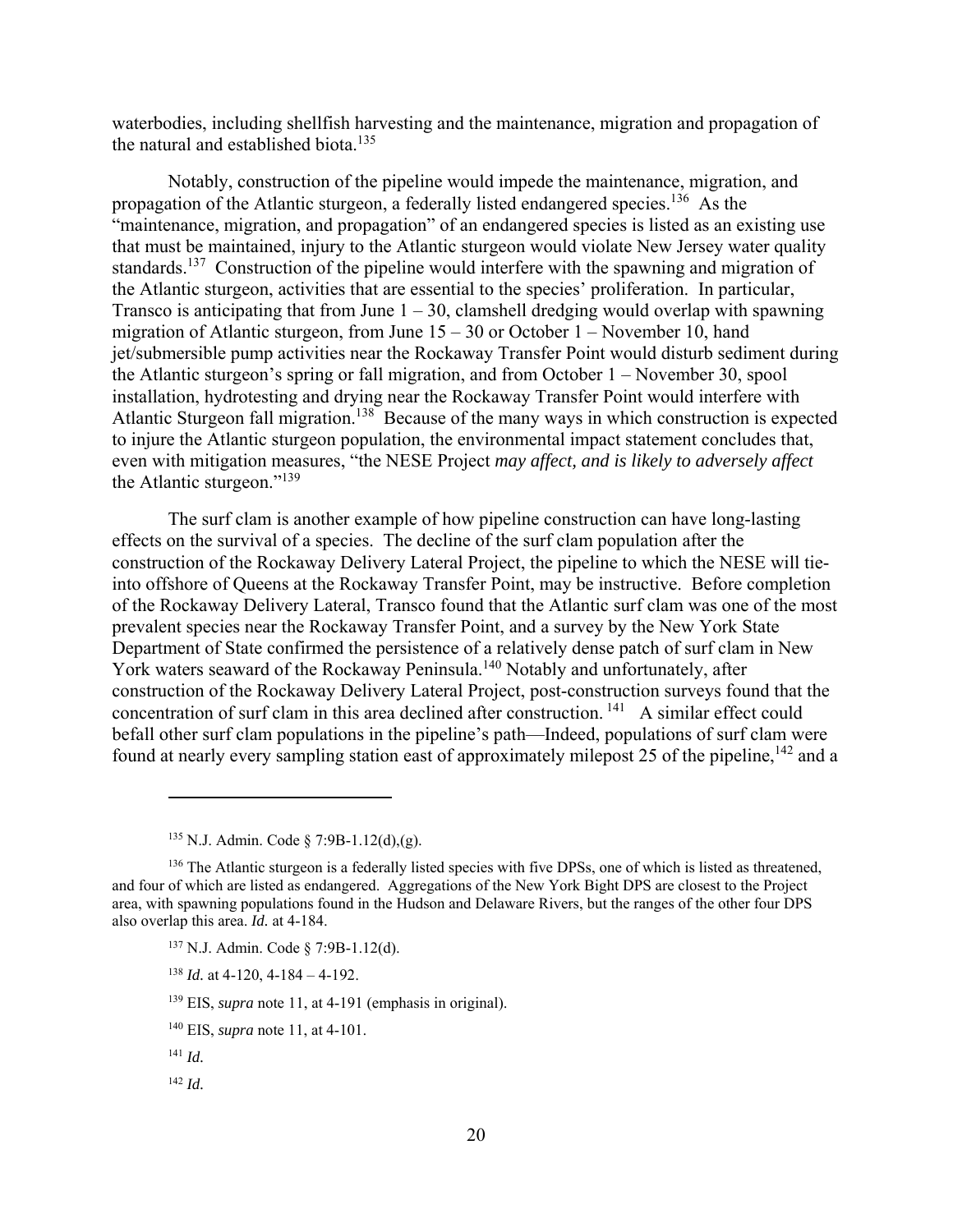portion of the pipeline would cross a Special Permit Area where the Department issues permits for the harvest of surf clam.<sup>143</sup>

Other clams, such as the hard clam, could be similarly affected. NJDEP has identified populations of hard clam at nearly every sampling station westward of milepost 25, and were found in abundance in the majority of Raritan and Sandy Hook Bays<sup>144</sup> Soft clam and blue mussel were also observed in the Project Area.<sup>145</sup>

Horseshoe crabs, also found in the Project Area, are also vulnerable. Horseshoe crabs are an ecologically and economically important species—They are harvested for use as bait in commercial American eel and conch fisheries, and for their blood, which is used in the biomedical industry. Additionally, horseshoe crab eggs and larvae are an important food source for migratory birds, other crab species, and several gastropods, and serve as common prey for the sea turtles and finfish, including striped bass, white perch, American eel, killifish, silver perch, weakfish, Atlantic silverside, summer flounder, and winter flounder.<sup>146</sup>

Unfortunately, the population of horseshoe crabs, once abundant in Raritan Bay and the New York-New Jersey Harbor, has declined substantially in recent decades—the population remains at about 25 percent of its carrying capacity and there is no sign of sustained recovery for the population.<sup>147</sup> Construction of the pipeline may further injure the already weakened population. Juvenile, adult, and larval life stages of the horseshoe crab may be present in the construction areas.<sup>148</sup> According to the environmental impact statement, horseshoe crabs in the Project area may be injured or killed by excavation through the temporary loss of foraging habitat.149

This decline has demonstrably affected animals who rely on the crab as a food source. For example, as a consequence of the horseshoe crab's dwindling population, the population of the East Coast red knot, a migratory shorebird, has plummeted, from more than 100,000 in the 1980s to only about 30,000 today.150 Wildlife biologists in New Jersey have expressed concern that without stronger protections to the horseshoe crab, the East Cost Red knot could go

<sup>143</sup> *Id.* <sup>144</sup> *Id.* <sup>145</sup> *Id.* <sup>146</sup> *Id.* at 4-103. <sup>147</sup> *Id.* <sup>148</sup> *Id.* at 4-118. <sup>149</sup> *Id.*

<sup>150</sup> Lisa W. Foderaro, *A Bird, a Crab and a Shared Fight to Survive*, N.Y. TIMES, Jun. 5, 2012, https://www.nytimes.com/2012/06/06/nyregion/red-knots-horseshoe-crabs-and-fight-to-survive-in-delawarebay.html; *see also* U.S. Fish and Wildlife Service*, Modeling a Future for Horseshoe Crabs and Red Knots*, Nov. 30, 2016, https://www.fws.gov/news/blog/index.cfm/2016/11/30/Modeling-a-Future-for-Horseshoe-Crabs-and-Red-Knots.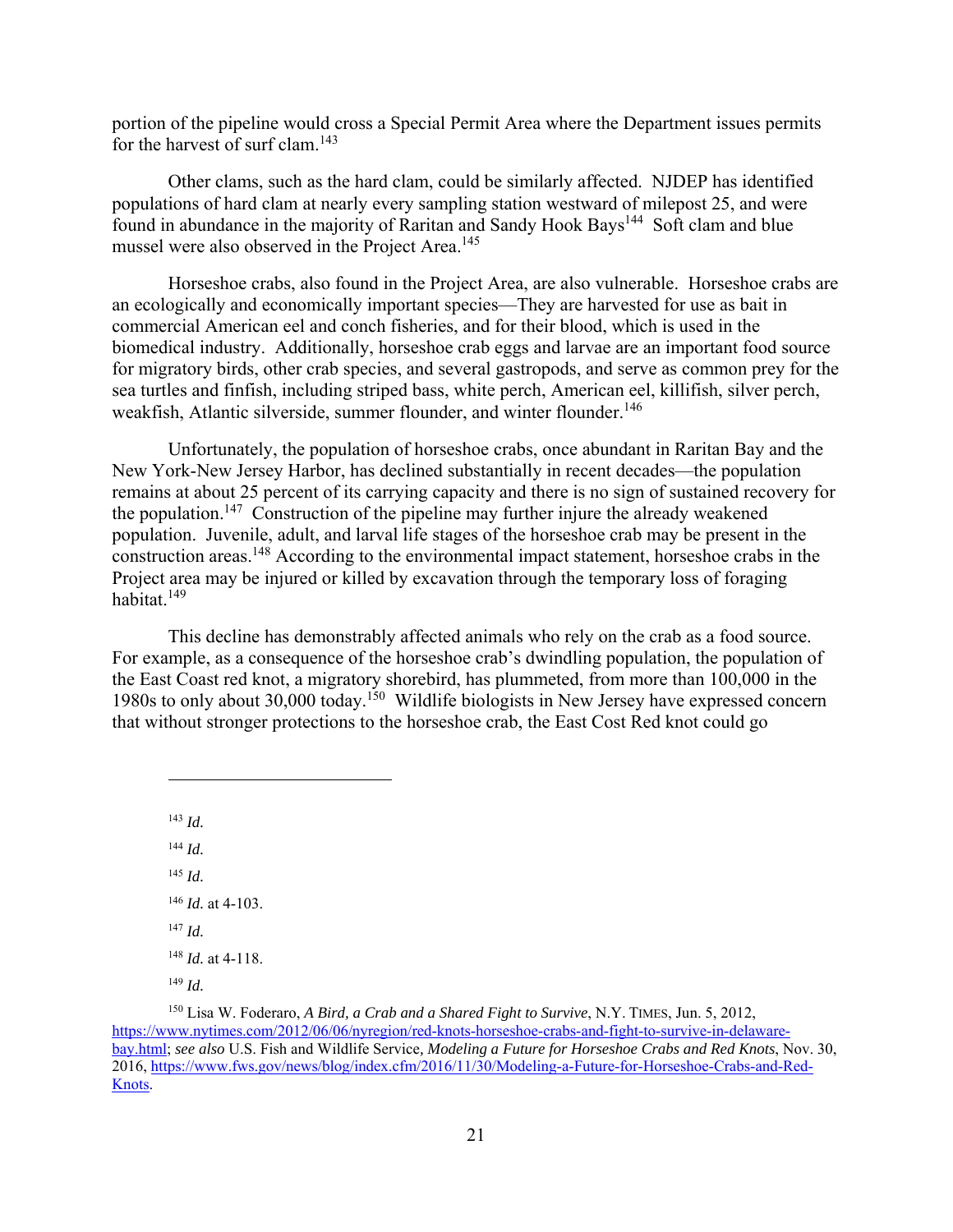extinct.151 Similar cause-and-effect relationships between the health of prey and predator populations are likely present throughout the New York-New Jersey Harbor Estuary ecosystem.

Despite the expected injury to the horseshoe crab population, Transco has not proposed species-specific mitigation measures for horseshoe crabs.<sup>152</sup> In fact, to protect the existing horseshoe crab population, NJDEP recommended that no construction activities take place nearshore or offshore between April 15 and September 15.<sup>153</sup> Despite this recommendation. Transco has requested that construction activities be allowed near the Morgan shore during the recommended horseshoe crab time of year restriction.<sup>154</sup> While the environmental impact statement claims that potential impacts would be reduced by Transco's effort to "minimize seafloor disturbance to the extent practicable," the implementation of "best management practices during construction" (e.g., use of an environmental bucket during all clamshell dredging), and "backfilling with clean material where necessary," these mitigation measures would still not prevent turbidity blooms or suspended sediment from injuring these animals.

Harm to specific populations is not limited to the illustrative sample described here. Notably, construction of the pipeline will interfere with important times of year for the following species:

- River herring:
	- $\circ$  From June  $1 30$ , against the recommendation of the NMFS, clamshell dredging would overlap with spawning migration of river herring.<sup>155</sup>
- Winter flounder:
	- o From December 15 January 30, reinstatement of the channel crossing and backfilling would interfered with the spawning of winter flounder, a species that NMFS has identified as a sensitive resource.<sup>156</sup>

Transco's water quality certification application acknowledges that this detrimental effect on aquatic species populations "could potentially impact recreational and commercial fishing in the Project area and, by extension, the seafood industry by either reducing the abundance of commercial fish communities or interfering with fishers' access to commercial fishing grounds,"157 impairing the use of the affected area for recreational, sports, and commercial fishing.

<sup>151</sup> *Id.* 

1

<sup>153</sup> *Id.*

<sup>154</sup> *Id.* 

- 155 EIS, *supra* note 11, at 4-120, t. 4.5.2-7.
- <sup>156</sup> *Id.* at 4-120, t. 4.5.2-7.

<sup>157</sup> Transco, Joint Application to the New York State Department of Environmental Conservation Northeast Supply Enhancement Project 4-34 (2018).

<sup>152</sup> EIS, *supra* note 11, at 4-118.